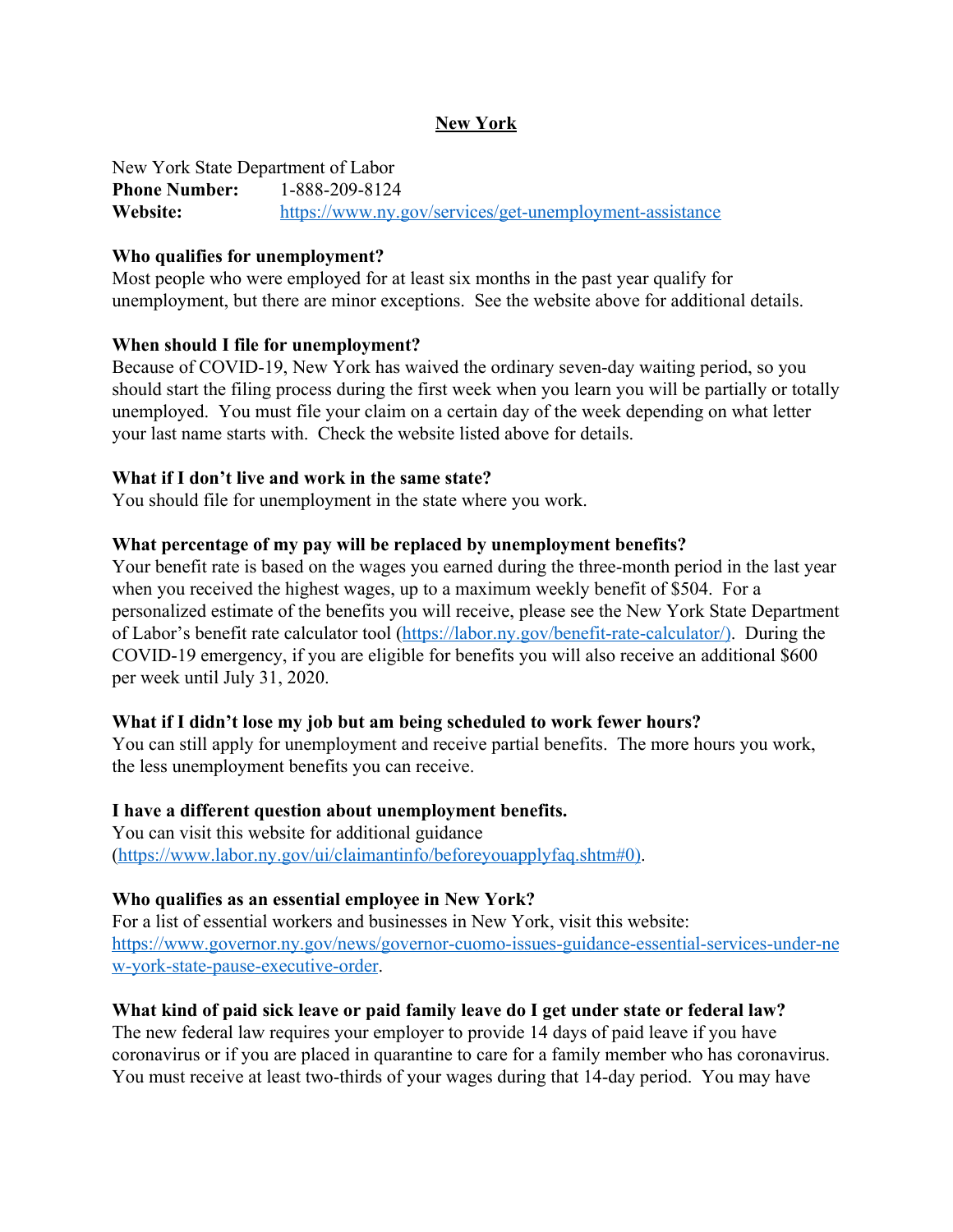additional paid leave and rights under New York state law. Please see this website for details: [https://paidfamilyleave.ny.gov/covid19.](https://paidfamilyleave.ny.gov/covid19)

# **New Jersey**

New Jersey Department of Labor & Workforce Development

**Phone:** North New Jersey, 201-601-4100; Central New Jersey, 732-761-2020; South New Jersey, 856-507-2340; Out of state, 888-795-6672 **Website:** <https://myunemployment.nj.gov/>

## **Who qualifies for unemployment?**

Most people who were employed for at least 20 weeks in the past year will qualify for unemployment, but there are some exceptions. See this website for details that may apply to your situation: <https://myunemployment.nj.gov/labor/myunemployment/before/about/who/>.

# **When should I file for unemployment?**

You should file as soon as possible. You can file online or by phone, but you must file your claim at a certain time of day depending on the last four digits of your Social Security Number. Some additional instructions are available here:

<https://myunemployment.nj.gov/labor/myunemployment/covidinstructions.shtml>.

## **What if I don't live and work in the same state?**

You should file for unemployment in the state where you work.

# **What percentage of my pay will be replaced by unemployment benefits?**

Your benefit rate is 60% of the average weekly wage you earned during the past year, up to the current maximum weekly benefit rate of \$713. For a personalized estimate of the benefits you will receive, you can visit the New Jersey State Department of Labor & Workforce Development's website and use the benefit rate calculator tool

(<https://myunemployment.nj.gov/labor/myunemployment/before/about/calculator/>). During the COVID-19 emergency, if you are eligible for benefits you will also receive an additional \$600 per week until July 31, 2020.

# **What if I didn't lose my job but am being scheduled to work fewer hours?**

You can still apply for unemployment. You will likely receive at least partial unemployment benefits if you are working part-time when you usually work full-time.

#### **I have a different question about unemployment benefits.**

You can look at this chart for additional guidance: <https://www.nj.gov/labor/assets/PDFs/COVID-19%20SCENARIOS.pdf>.

# **Who qualifies as an essential employee in New Jersey?**

For a list of essential workers and businesses in New Jersey, visit this website: [https://www.nj.gov/governor/news/news/562020/20200320j.shtml.](https://www.nj.gov/governor/news/news/562020/20200320j.shtml)

# **What kind of paid sick leave or paid family leave do I get under the new federal law?**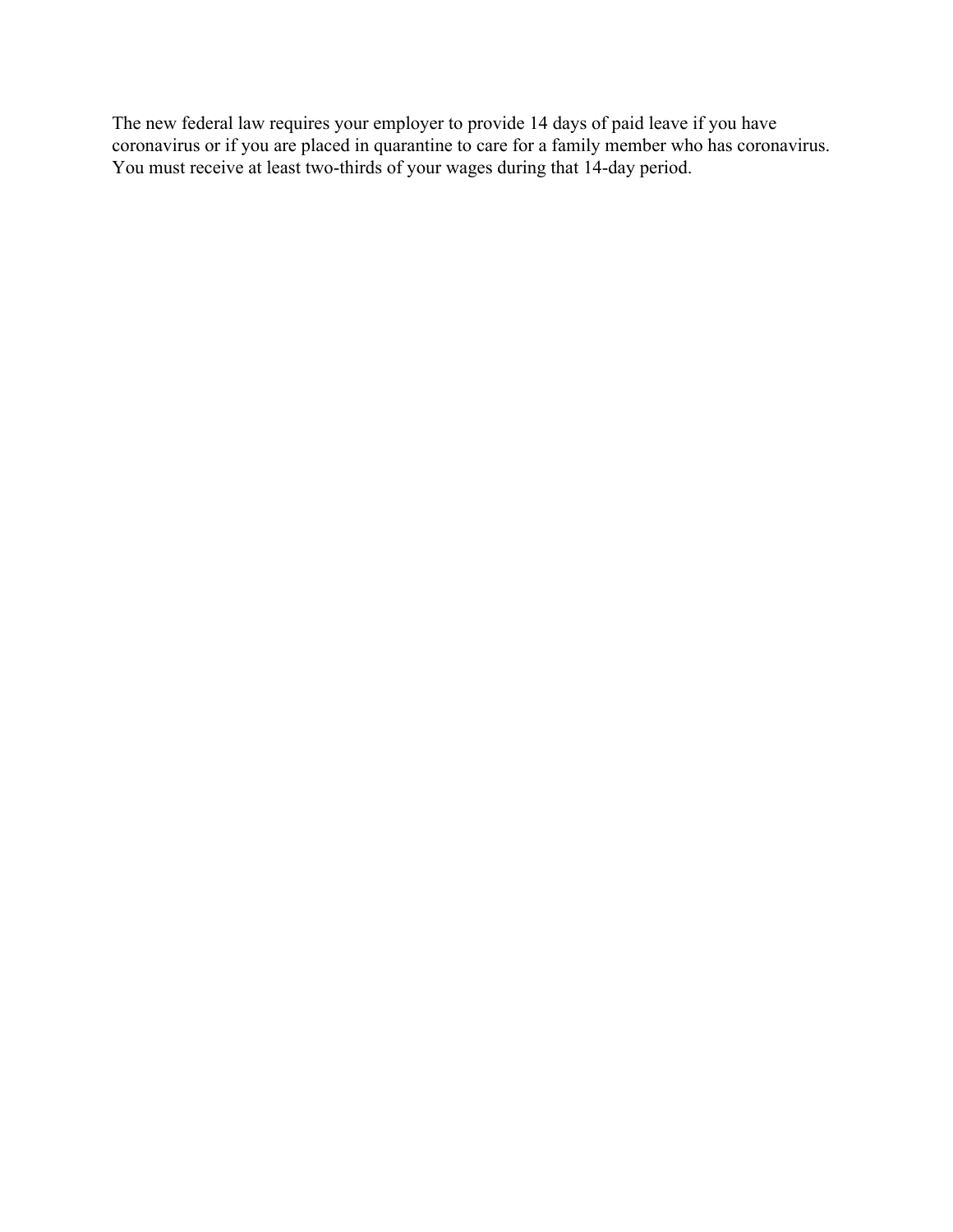# **Connecticut**

Connecticut Department of Labor

**Phone:** 860-263-6975 or 203-455-2653 (for information but not for filing claims) **Website:** <https://www.ctdol.state.ct.us/UI-OnLine/index.htm>

# **Who qualifies for unemployment?**

Most workers will qualify for unemployment benefits, and during the COVID-19 emergency, eligibility will be determined on a case-by-case basis. Please see this website for additional information: <http://www.ctdol.state.ct.us/UI-OnLine/unemployedduetocoronavirus.pdf>.

# **When should I file for unemployment?**

You should file as soon as possible. Connecticut has waived the normal requirement that you continue searching for work during the COVID-19 emergency. You can only file for unemployment benefits online at the website listed above.

# **What if I don't live and work in the same state?**

You should file for unemployment in the state where you work.

# **What percentage of my pay will be replaced by unemployment benefits?**

Your benefit rate is based on the average of the weekly wage you earned during the six months in the past year when you earned the highest wages, up to the current maximum weekly benefit rate of \$649. During the COVID-19 emergency, if you are eligible for benefits you will also receive an additional \$600 per week until July 31, 2020.

# **What if I didn't lose my job but am being scheduled to work fewer hours?**

You can still apply for unemployment. You will likely receive at least partial unemployment benefits if you are working part-time when you usually work full-time.

# **I have a different question about unemployment benefits.**

You can look at this page answering some frequently asked questions for additional guidance: [http://www.ctdol.state.ct.us/DOLCOVIDFAQ.PDF.](http://www.ctdol.state.ct.us/DOLCOVIDFAQ.PDF)

# **Who qualifies as an essential employee in Connecticut?**

For a list of essential workers and businesses in Connecticut, please see pages 6-9 of the document at this site: <https://portal.ct.gov/-/media/Coronavirus/COVID-19-FAQs.pdf?la=en>.

# **What kind of paid sick leave or paid family leave do I get under state or federal law?**

The new federal law requires your employer to provide 14 days of paid leave if you have coronavirus or if you are placed in quarantine to care for a family member who has coronavirus. You must receive at least two-thirds of your wages during that 14-day period. Connecticut also has a paid sick leave law. For more information, see page 9 of this FAQ site: [http://www.ctdol.state.ct.us/DOLCOVIDFAQ.PDF.](http://www.ctdol.state.ct.us/DOLCOVIDFAQ.PDF)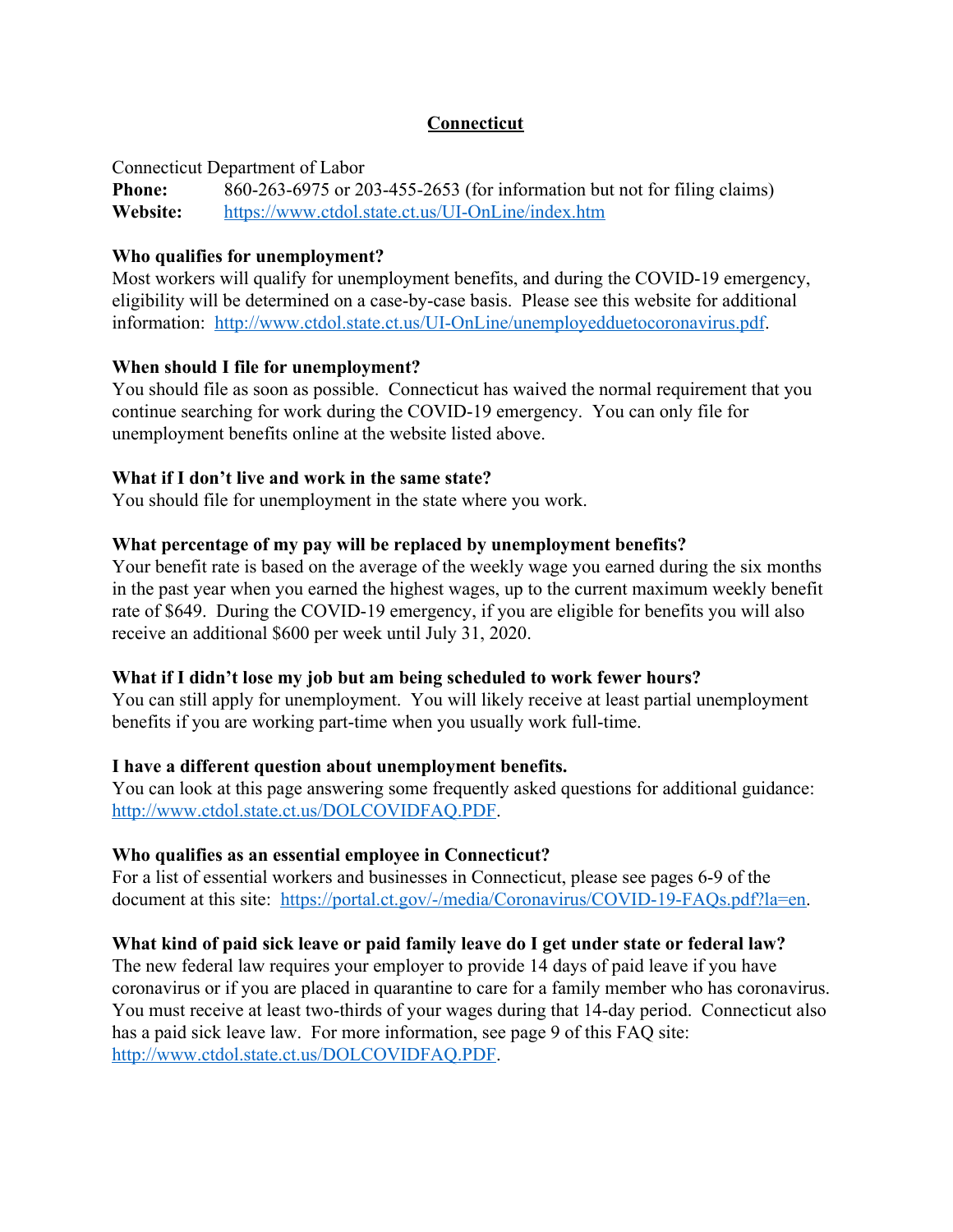# **Massachusetts**

Massachusetts Department of Unemployment Assistance **Phone:** 860-263-6975 or 203-455-2653 (for information but not for filing claims) **Website:** <https://www.mass.gov/how-to/apply-for-unemployment-benefits>

#### **Who qualifies for unemployment?**

Most workers will qualify for unemployment benefits, and during the COVID-19 emergency, eligibility will be determined on a case-by-case basis.

#### **When should I file for unemployment?**

You should file as soon as possible. Massachusetts has waived the normal requirement that you continue searching for work during the COVID-19 emergency. You can only file for unemployment benefits online at the website listed above.

#### **What if I don't live and work in the same state?**

You should file for unemployment in the state where you work.

#### **What percentage of my pay will be replaced by unemployment benefits?**

Your benefit rate will be approximately half of your average weekly wage up to a maximum of \$823. You also get \$25 per dependent child up to an amount that is half of your UI check. For a personalized estimate of your benefits, you can use this benefit calculator: [https://www.mass.gov/info-details/how-your-unemployment-benefits-are-determined#unemploy](https://www.mass.gov/info-details/how-your-unemployment-benefits-are-determined#unemployment-benefits-determination-calculator-) [ment-benefits-determination-calculator-.](https://www.mass.gov/info-details/how-your-unemployment-benefits-are-determined#unemployment-benefits-determination-calculator-) During the COVID-19 emergency, if you are eligible for benefits you will also receive an additional \$600 per week until July 31, 2020.

#### **What if I didn't lose my job but am being scheduled to work fewer hours?**

You can still apply for unemployment. You will likely receive at least partial unemployment benefits if you are working part-time when you usually work full-time.

#### **I have a different question about unemployment benefits.**

You can look at this page answering some frequently asked questions for additional guidance: [https://www.mass.gov/info-details/employee-unemployment-faq-covid-19#my-employer-has-sh](https://www.mass.gov/info-details/employee-unemployment-faq-covid-19#my-employer-has-shut-down-because-of-the-coronavirus?-should-i-apply-for-unemployment?-) [ut-down-because-of-the-coronavirus?-should-i-apply-for-unemployment?-.](https://www.mass.gov/info-details/employee-unemployment-faq-covid-19#my-employer-has-shut-down-because-of-the-coronavirus?-should-i-apply-for-unemployment?-)

#### **Who qualifies as an essential employee in Massachusetts?**

For a list of essential workers and businesses in Massachusetts, please visit this website: <https://www.mass.gov/info-details/covid-19-essential-services>.

#### **What kind of paid sick leave or paid family leave do I get under state or federal law?**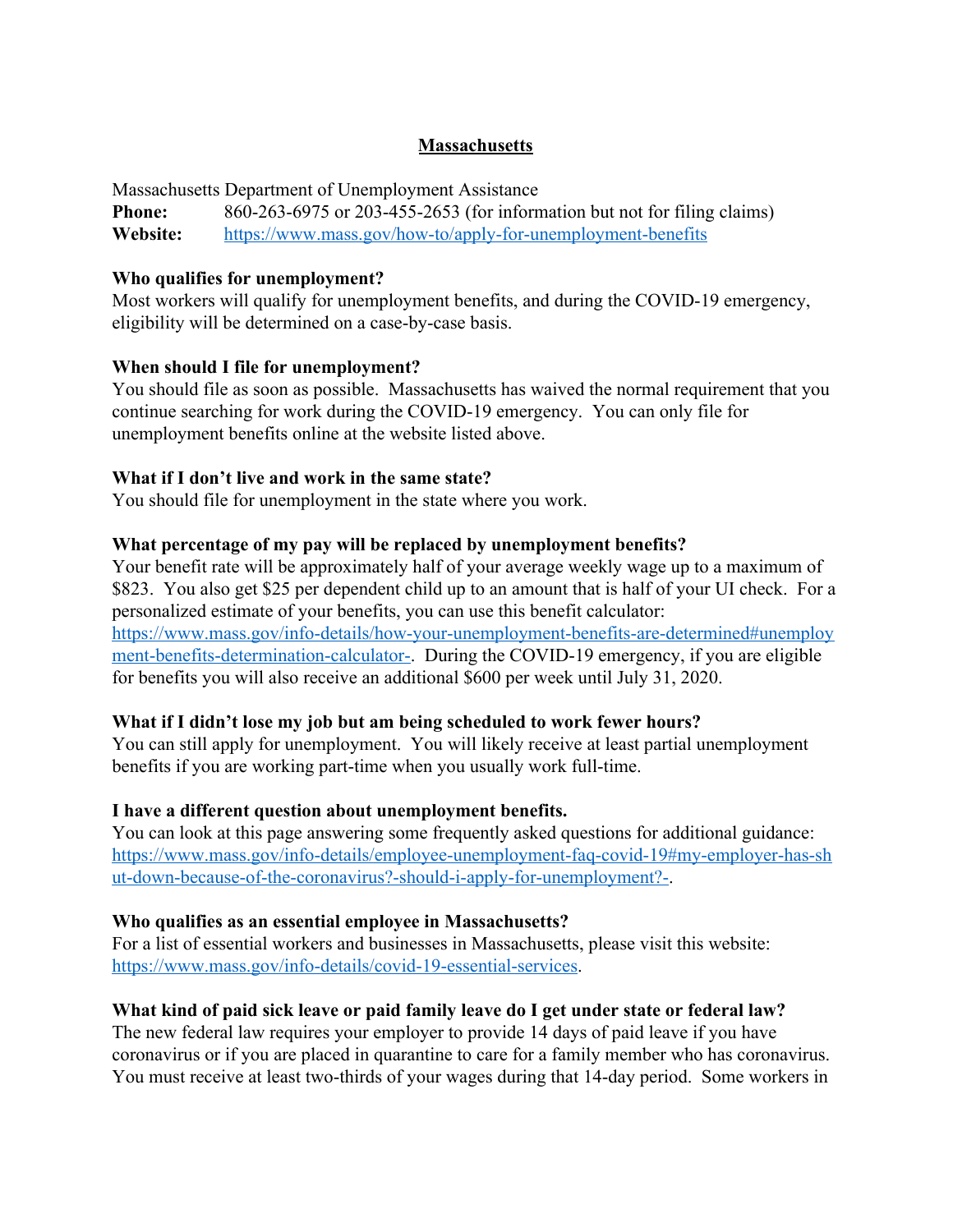Massachusetts have additional earned sick leave rights under state law. For more information, please visit [https://www.mass.gov/info-details/earned-sick-time.](https://www.mass.gov/info-details/earned-sick-time)

# **Rhode Island**

Rhode Island Department of Labor and Training **Phone:** 401-243-9100, or 866-557-0001 for out-of-state claims **Website:** <http://www.dlt.ri.gov/ui/fileclaim2.htm>

### **Who qualifies for unemployment?**

Most workers will qualify for unemployment benefits, and during the COVID-19 emergency, eligibility will be determined on a case-by-case basis. If you are unable to work but your employer remains open, you may be eligible for temporary disability insurance benefits. See this website for details: [https://dltweb.dlt.ri.gov/TDIReserve/Home.](https://dltweb.dlt.ri.gov/TDIReserve/Home)

## **When should I file for unemployment?**

You should file as soon as possible. Rhode Island has waived the seven-day waiting period during the COVID-19 emergency.

# **What if I don't live and work in the same state?**

You may have options about where to file your unemployment claim. Call 401-243-9100 for more information about these options.

## **What percentage of my pay will be replaced by unemployment benefits?**

Your weekly benefit rate will be 3.85% of the average of the total wages you earned in the six months during the past year when you earned the highest wages, up to a maximum of \$526. You may also be eligible for an allowance for your dependent children. During the COVID-19 emergency, if you are eligible for benefits you will also receive an additional \$600 per week until July 31, 2020.

# **What if I didn't lose my job but am being scheduled to work fewer hours?**

You can still apply for unemployment. You will likely receive at least partial unemployment benefits if you are working part-time when you usually work full-time.

# **I have a different question about unemployment benefits.**

You can look at this page answering some frequently asked questions for additional guidance: [http://www.dlt.ri.gov/ui/UIfaqFiling.htm.](http://www.dlt.ri.gov/ui/UIfaqFiling.htm)

# **Who qualifies as an essential employee in Rhode Island?**

So far, Rhode Island has not identified essential employees. Rhode Island has ordered that certain kinds of businesses must close for in-person operations. For more information, see <https://www.ri.gov/press/view/37985>.

# **What kind of paid sick leave or paid family leave do I get under state or federal law?**

The new federal law requires your employer to provide 14 days of paid leave if you have coronavirus or if you are placed in quarantine to care for a family member who has coronavirus.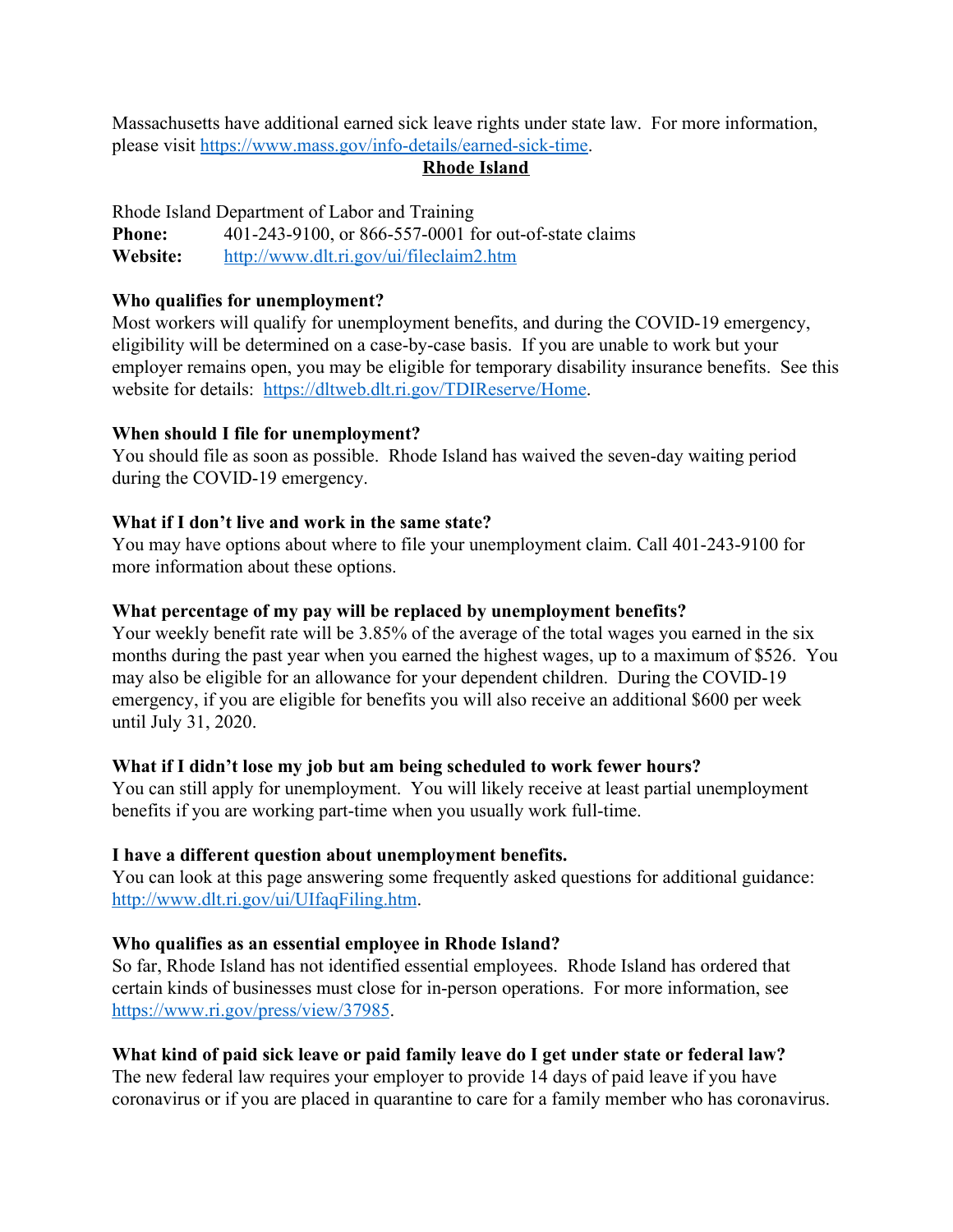You must receive at least two-thirds of your wages during that 14-day period. Some workers in Rhode Island have additional earned sick leave rights under state law. For more information, please visit [http://www.dlt.ri.gov/ls/pdfs/HSFWfactsheet.pdf.](http://www.dlt.ri.gov/ls/pdfs/HSFWfactsheet.pdf)

# **New Hampshire**

New Hampshire Employment Security **Phone:** 603-271-7700 **Website:** <https://www.nhes.nh.gov/>

# **Who qualifies for unemployment?**

If you fall into one of these categories, you are eligible for state unemployment benefits in New Hampshire: (1) you have a COVID-19 diagnosis; (2) you are quarantined at the instruction of a health care provider, employer, or government official; (3) you are caring for a family member or dependent who has COVID-19 or is under quarantine; (4) you are caring for family members or dependents who are unable to care for themselves because of school or care program closures.

# **When should I file for unemployment?**

You should file as soon as possible. New Hampshire has waived the normal waiting period. New Hampshire requires you to file your claim at a certain day and time based on the first letter of your last name. See this website for details: [https://www.nhes.nh.gov/documents/covid19-filing-notice.pdf.](https://www.nhes.nh.gov/documents/covid19-filing-notice.pdf)

# **What if I don't live and work in the same state?**

You should file in the state where you work.

# **What percentage of my pay will be replaced by unemployment benefits?**

Your weekly benefit rate will be based on a Determination of Unemployment Compensation you will receive after submitting your initial application. During the COVID-19 emergency, if you are eligible for benefits you will also receive an additional \$600 per week on top of that amount until July 31, 2020.

# **What if I didn't lose my job but am being scheduled to work fewer hours?**

You can still apply for unemployment. You will likely receive at least partial unemployment benefits if you are working part-time when you usually work full-time.

# **I have a different question about unemployment benefits.**

You can look at this page answering some frequently asked questions for additional guidance: [https://www.nhes.nh.gov/faq/claimant.htm.](https://www.nhes.nh.gov/faq/claimant.htm)

# **Who qualifies as an essential employee in New Hampshire?**

So far, New Hampshire has not identified essential employees or ordered businesses to close.

# **What kind of paid sick leave or paid family leave do I get under state or federal law?**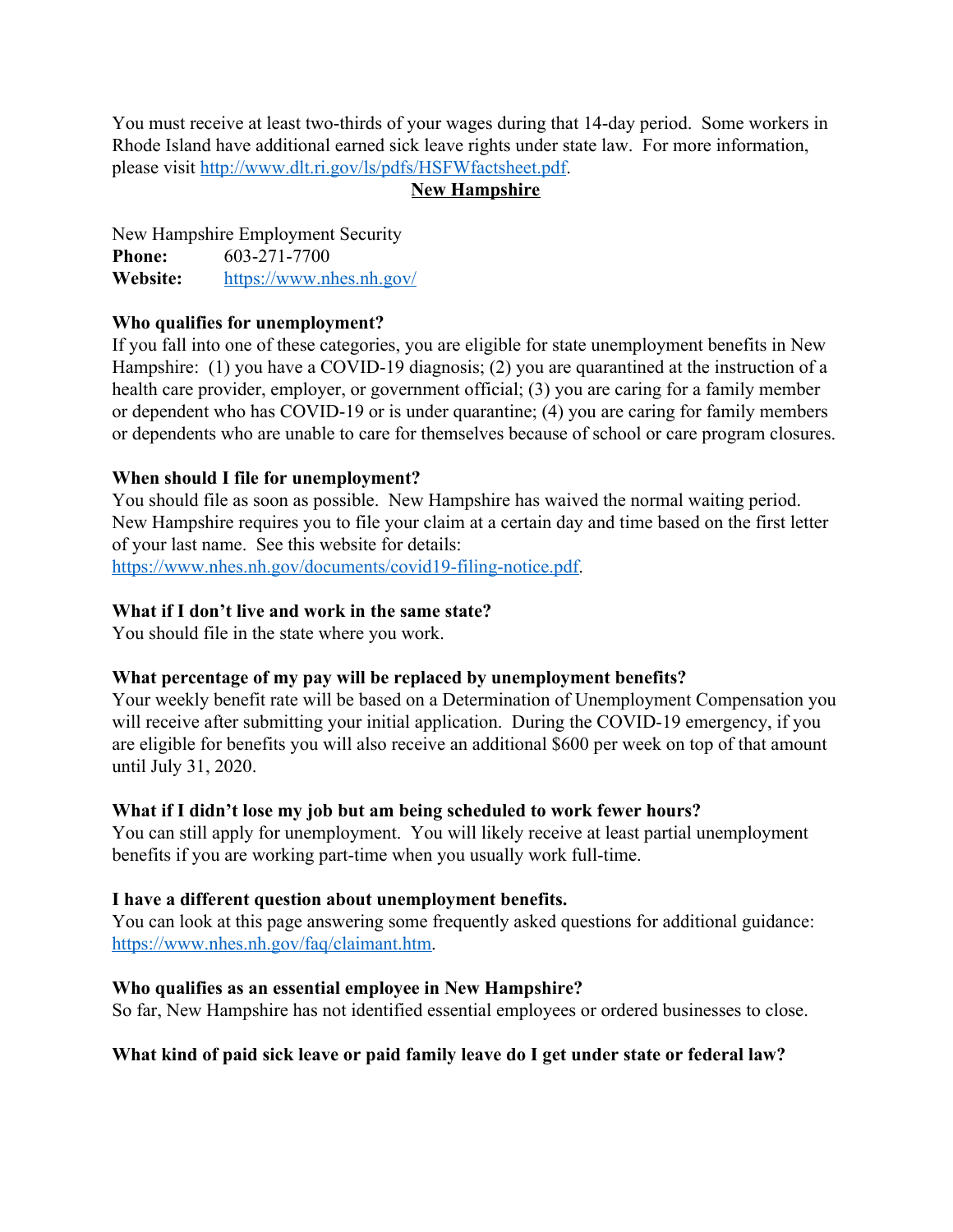The new federal law requires your employer to provide 14 days of paid leave if you have coronavirus or if you are placed in quarantine to care for a family member who has coronavirus. You must receive at least two-thirds of your wages during that 14-day period.

# **Vermont**

Vermont Department of Labor **Phone:** 1-877-214-3330 **Website:** <https://labor.vermont.gov/covid19>

# **Who qualifies for unemployment?**

Most workers who are laid off or unemployed are eligible. You may also be eligible if: (1) you have COVID-19; (2) you are following a medical professional or public health official's direction to self-isolate or quarantine; (3) you are not receiving paid sick leave or other leave from your employer; and (4) your employer has closed because of COVID-19.

# **When should I file for unemployment?**

You should file as soon as possible using the website or phone number listed above. Vermont has waived the usual requirement that you continue searching for work.

## **What if I don't live and work in the same state?**

You should file in the state where you work.

# **What percentage of my pay will be replaced by unemployment benefits?**

Your weekly benefit amount is calculated by dividing the total wages you earned in the six months in the last year when you had the highest wages by 45. For a personalized estimate of your benefits, see this benefit calculator tool:

<https://labor.vermont.gov/unemployment-insurance/ui-claimants/calculating-your-ui-benefits>. During the COVID-19 emergency, if you are eligible for benefits you will also receive an additional \$600 per week until July 31, 2020.

# **What if I didn't lose my job but am being scheduled to work fewer hours?**

You can still apply for unemployment. You will likely receive at least partial unemployment benefits to assist in time loss if you are working part-time when you usually work full-time.

# **I have a different question about unemployment benefits.**

You can look at this page answering some frequently asked questions for additional guidance: [https://labor.vermont.gov/covid19/employees.](https://labor.vermont.gov/covid19/employees)

# **Who qualifies as an essential employee in Vermont?**

For a list of essential workers in Vermont, please see pages 2 and 3 of this document: [https://governor.vermont.gov/sites/scott/files/documents/ADDENDUM%206%20TO%20EXEC](https://governor.vermont.gov/sites/scott/files/documents/ADDENDUM%206%20TO%20EXECUTIVE%20ORDER%2001-20.pdf) [UTIVE%20ORDER%2001-20.pdf.](https://governor.vermont.gov/sites/scott/files/documents/ADDENDUM%206%20TO%20EXECUTIVE%20ORDER%2001-20.pdf)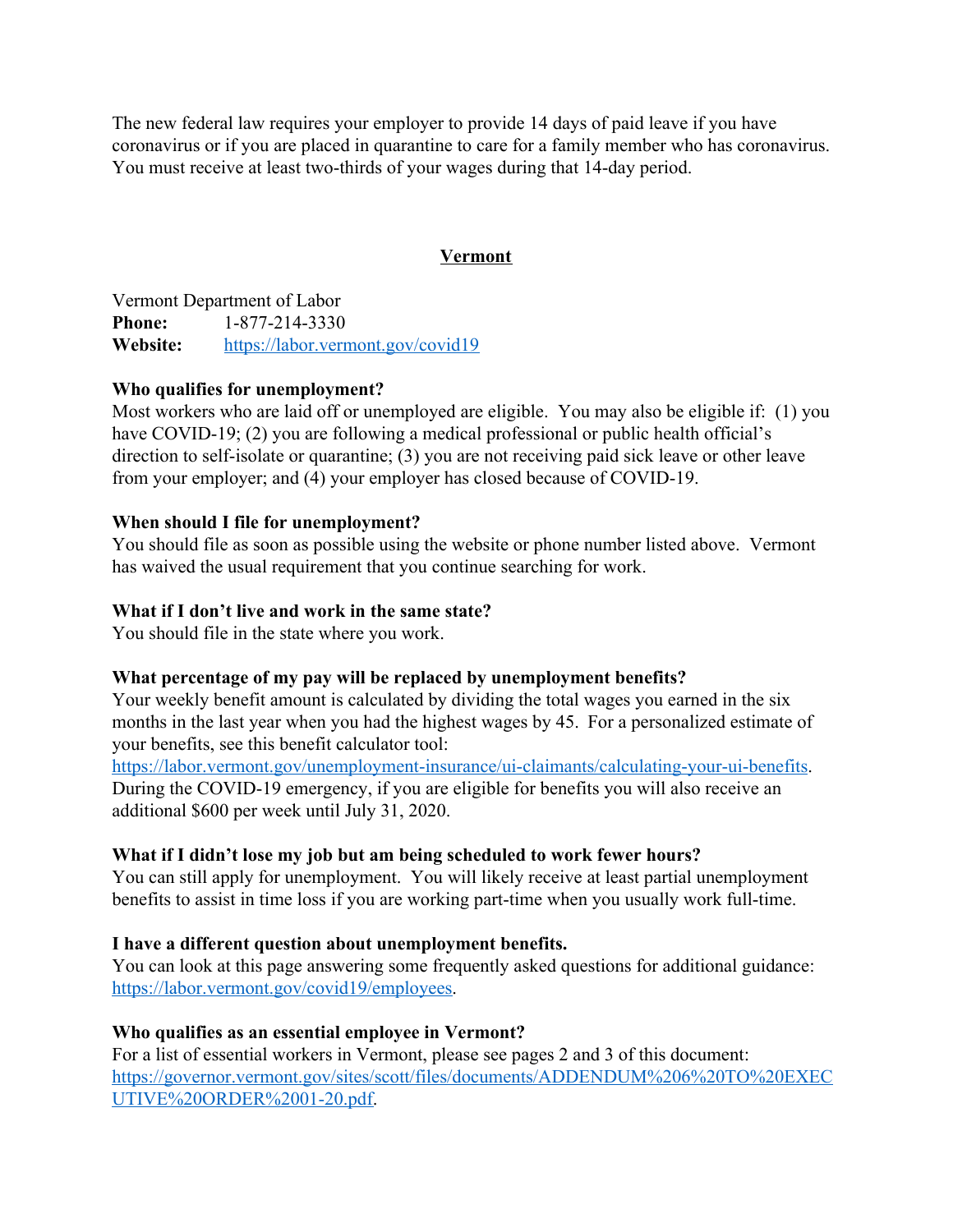# **What kind of paid sick leave or paid family leave do I get under state or federal law?**

The new federal law requires your employer to provide 14 days of paid leave if you have coronavirus or if you are placed in quarantine to care for a family member who has coronavirus. You must receive at least two-thirds of your wages during that 14-day period. You may also have rights under the Vermont earned sick time law:

[https://labor.vermont.gov/sites/labor/files/doc\\_library/Earned%20Sick%20time%20new%20platf](https://labor.vermont.gov/sites/labor/files/doc_library/Earned%20Sick%20time%20new%20platform%202019.pdf) [orm%202019.pdf](https://labor.vermont.gov/sites/labor/files/doc_library/Earned%20Sick%20time%20new%20platform%202019.pdf).

**Maine**

Maine Department of Labor **Phone:** 1-800-593-7660 **Website:** <https://www.maine.gov/labor/covid19/>

# **Who qualifies for unemployment?**

Most unemployed or laid off workers will qualify for unemployment at this time. In addition, you may be covered if your employer temporarily closes due to COVID-19 or if you are currently quarantined or unable to work due to childcare needs resulting from school closures.

## **When should I file for unemployment?**

You should file as soon as possible. Maine has waived the one-week waiting period and requirement that you continue searching for work.

# **What if I don't live and work in the same state?**

You should file in the state where you work.

# **What percentage of my pay will be replaced by unemployment benefits?**

Your weekly benefit rate is calculated by dividing the average of your wages in the six months during the past year when you received the highest wages by 22, up to a maximum weekly benefit of \$445. The average weekly benefit is around \$340. During the COVID-19 emergency, if you are eligible for benefits you will also receive an additional \$600 per week until July 31, 2020.

# **What if I didn't lose my job but am being scheduled to work fewer hours?**

You can still apply for unemployment. You will likely receive at least partial unemployment benefits if you are working part-time when you usually work full-time.

# **I have a different question about unemployment benefits.**

You can look at this page answering some frequently asked questions for additional guidance: [http://www.maine.gov/tools/whatsnew/attach.php?id=2241237&an=1.](http://www.maine.gov/tools/whatsnew/attach.php?id=2241237&an=1)

# **Who qualifies as an essential employee in Maine?**

For a list of essential workers and businesses in Maine, please see [https://www.maine.gov/governor/mills/news/governor-mills-orders-further-steps-protect-public](https://www.maine.gov/governor/mills/news/governor-mills-orders-further-steps-protect-public-health-2020-03-24)[health-2020-03-24](https://www.maine.gov/governor/mills/news/governor-mills-orders-further-steps-protect-public-health-2020-03-24).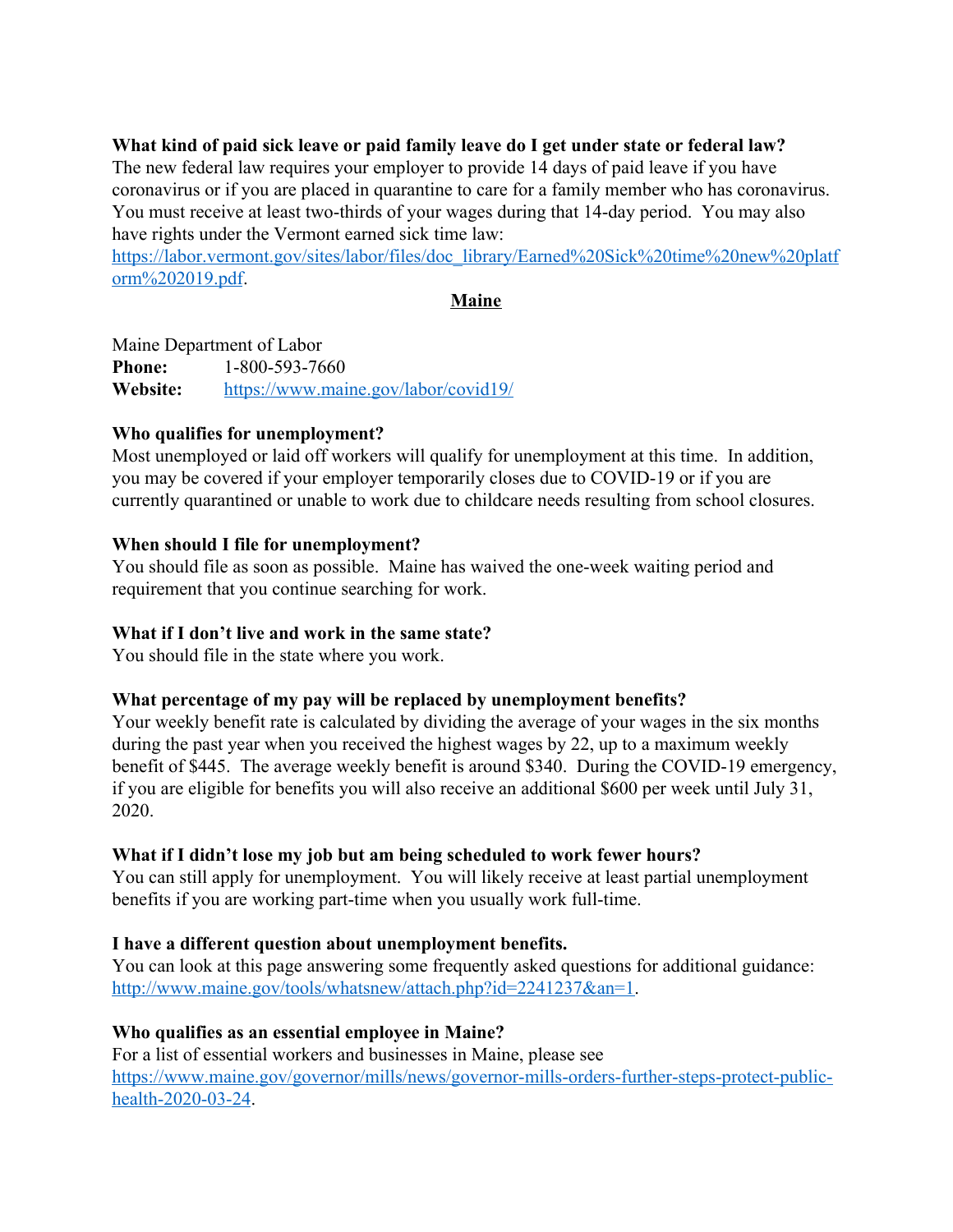# **What kind of paid sick leave or paid family leave do I get under state or federal law?**

The new federal law requires your employer to provide 14 days of paid leave if you have coronavirus or if you are placed in quarantine to care for a family member who has coronavirus. You must receive at least two-thirds of your wages during that 14-day period. You may have additional leave rights under Maine state law. See this website for details: [http://www.maine.gov/tools/whatsnew/attach.php?id=2225271&an=1.](http://www.maine.gov/tools/whatsnew/attach.php?id=2225271&an=1)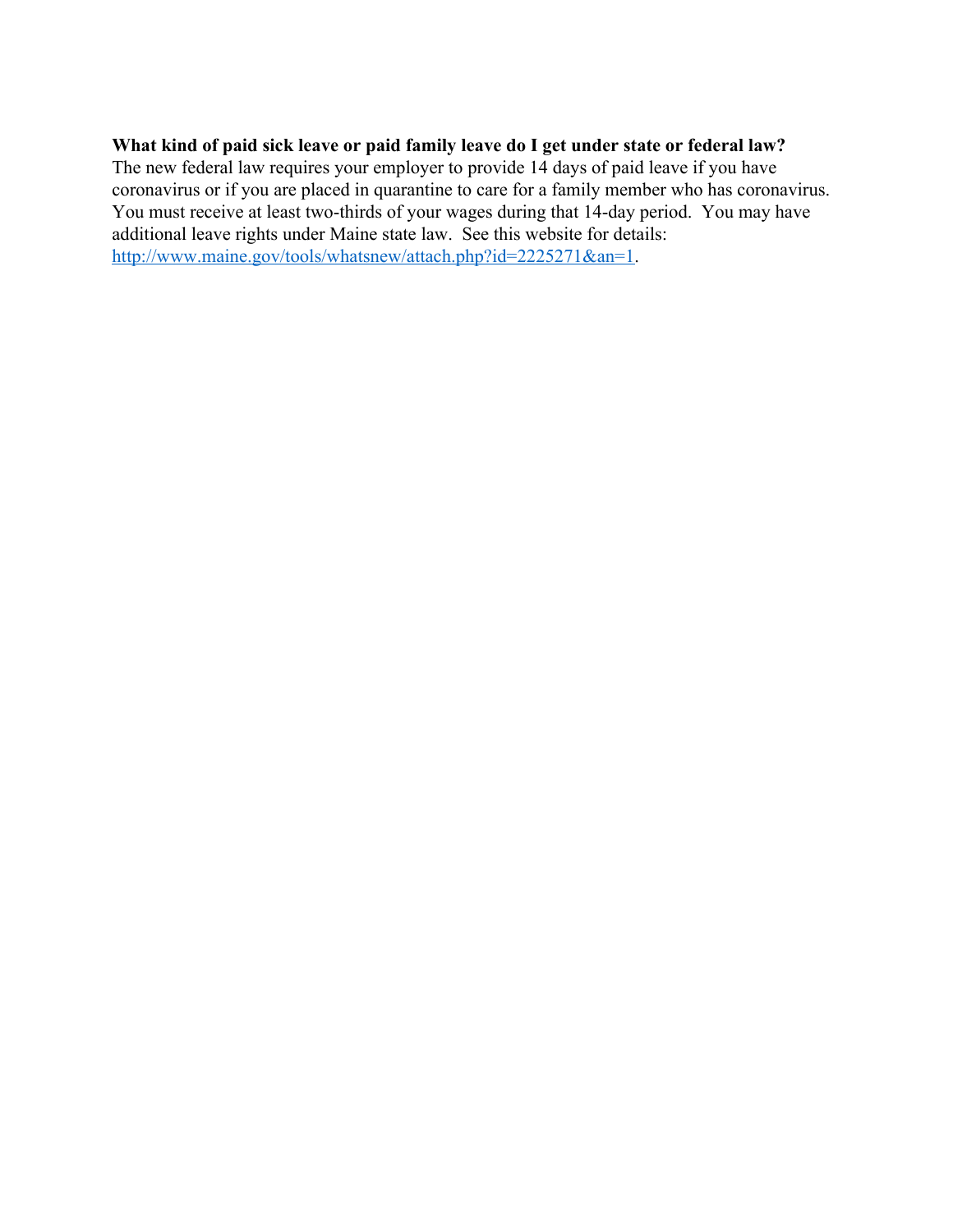## **Pennsylvania**

Pennsylvania Office of Unemployment Compensation **Phone:** 888-313-7284 **Website:** <https://www.uc.pa.gov/unemployment-benefits/file/Pages/File%20an%20Initial%20Claim.aspx>

## **Who qualifies for unemployment?**

Most unemployed or laid off workers will qualify for unemployment at this time. In addition, you may be covered if your employer temporarily closes due to COVID-19 or if you have been directed to self-isolate or quarantine by a healthcare professional or public health official.

## **When should I file for unemployment?**

You should file as soon as possible. Pennsylvania has waived the one-week waiting period and requirement that you continue searching for work.

## **What if I don't live and work in the same state?**

You should file in the state where you work.

## **What percentage of my pay will be replaced by unemployment benefits?**

Your weekly benefits will likely be about half of your usual full-time weekly wages. You may receive an additional allowance for a dependent spouse or children. During the COVID-19 emergency, if you are eligible for benefits you will also receive an additional \$600 per week until July 31, 2020.

#### **What if I didn't lose my job but am being scheduled to work fewer hours?**

You can still apply for unemployment. You will likely receive at least partial unemployment benefits if you are working part-time when you usually work full-time.

#### **I have a different question about unemployment benefits.**

You can look at this page answering some frequently asked questions for additional guidance: <https://www.uc.pa.gov/COVID-19/Pages/UC-COVID19-FAQs.aspx>.

#### **Who qualifies as an essential employee in Pennsylvania?**

For a list of essential workers and businesses in Pennsylvania, please see [https://www.scribd.com/document/452553026/UPDATED-2-30pm-March-24-2020-Industry-Op](https://www.scribd.com/document/452553026/UPDATED-2-30pm-March-24-2020-Industry-Operation-Guidance) [eration-Guidance](https://www.scribd.com/document/452553026/UPDATED-2-30pm-March-24-2020-Industry-Operation-Guidance).

# **What kind of paid sick leave or paid family leave do I get under state or federal law?**

The new federal law requires your employer to provide 14 days of paid leave if you have coronavirus or if you are placed in quarantine to care for a family member who has coronavirus. You must receive at least two-thirds of your wages during that 14-day period. You may have additional leave rights under local law if you work in Pittsburgh or Philadelphia.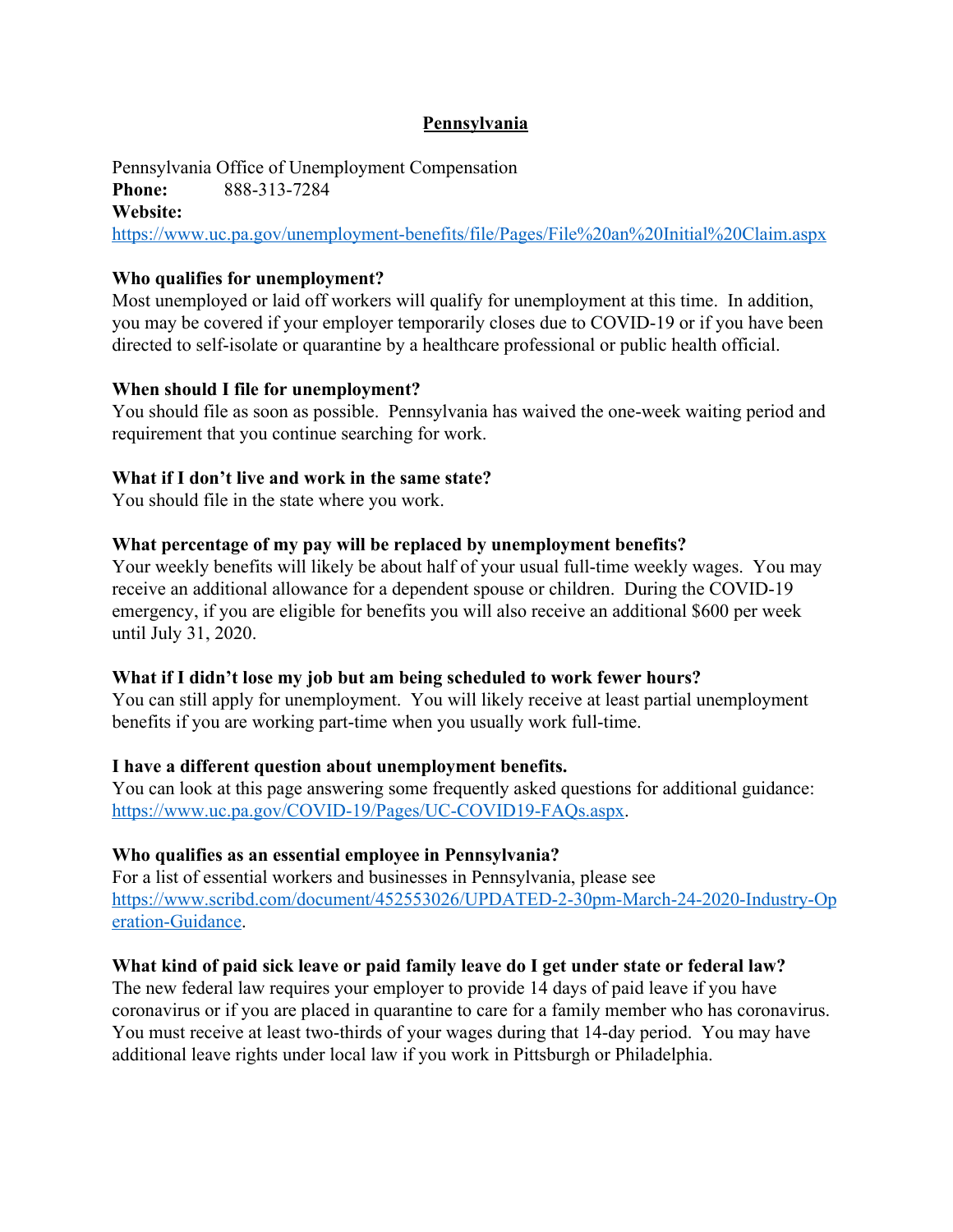# **Maryland**

Maryland Department of Labor

**Phone:** 800-827-4839; 410-949-0022 (Baltimore metro area and out-of-state) **Website:** <https://secure-2.dllr.state.md.us/NetClaims/Welcome.aspx>

# **Who qualifies for unemployment?**

Most unemployed or laid off workers will qualify for unemployment at this time. In addition, you may be covered if your employer temporarily closes due to COVID-19 or if you have been directed to self-isolate or quarantine by a healthcare professional or public health official.

## **When should I file for unemployment?**

You should file as soon as possible. Maryland will likely be relaxing the normal requirements that you continue searching for work while unemployed.

# **What if I don't live and work in the same state?**

You should file in the state where you work.

## **What percentage of my pay will be replaced by unemployment benefits?**

Your weekly benefits will likely be about half of your usual full-time weekly wages, up to the maximum weekly benefit amount of \$430. During the COVID-19 emergency, if you are eligible for benefits you will also receive an additional \$600 per week until July 31, 2020.

# **What if I didn't lose my job but am being scheduled to work fewer hours?**

You can still apply for unemployment. You will likely receive at least partial unemployment benefits if you are working part-time when you usually work full-time.

# **I have a different question about unemployment benefits.**

You can look at these pages answering some frequently asked questions for additional guidance: <https://www.dllr.state.md.us/employment/uicovidfaqs.shtml> or [https://www.dllr.state.md.us/employment/claimfaq.shtml#firstfile.](https://www.dllr.state.md.us/employment/claimfaq.shtml#firstfile)

# **Who qualifies as an essential employee in Maryland?**

For a list of essential workers and businesses in Maryland, please see [https://governor.maryland.gov/2020/03/23/governor-hogan-announces-closure-of-all-non-essenti](https://governor.maryland.gov/2020/03/23/governor-hogan-announces-closure-of-all-non-essential-businesses-175-million-relief-package-for-workers-and-small-businesses-affected-by-covid-19/) [al-businesses-175-million-relief-package-for-workers-and-small-businesses-affected-by-covid-1](https://governor.maryland.gov/2020/03/23/governor-hogan-announces-closure-of-all-non-essential-businesses-175-million-relief-package-for-workers-and-small-businesses-affected-by-covid-19/) [9/](https://governor.maryland.gov/2020/03/23/governor-hogan-announces-closure-of-all-non-essential-businesses-175-million-relief-package-for-workers-and-small-businesses-affected-by-covid-19/).

# **What kind of paid sick leave or paid family leave do I get under state or federal law?**

The new federal law requires your employer to provide 14 days of paid leave if you have coronavirus or if you are placed in quarantine to care for a family member who has coronavirus. You must receive at least two-thirds of your wages during that 14-day period. You may have additional leave rights under Maryland state law. For information, see this website: <https://www.dllr.state.md.us/paidleave/paidleaveposter.shtml>.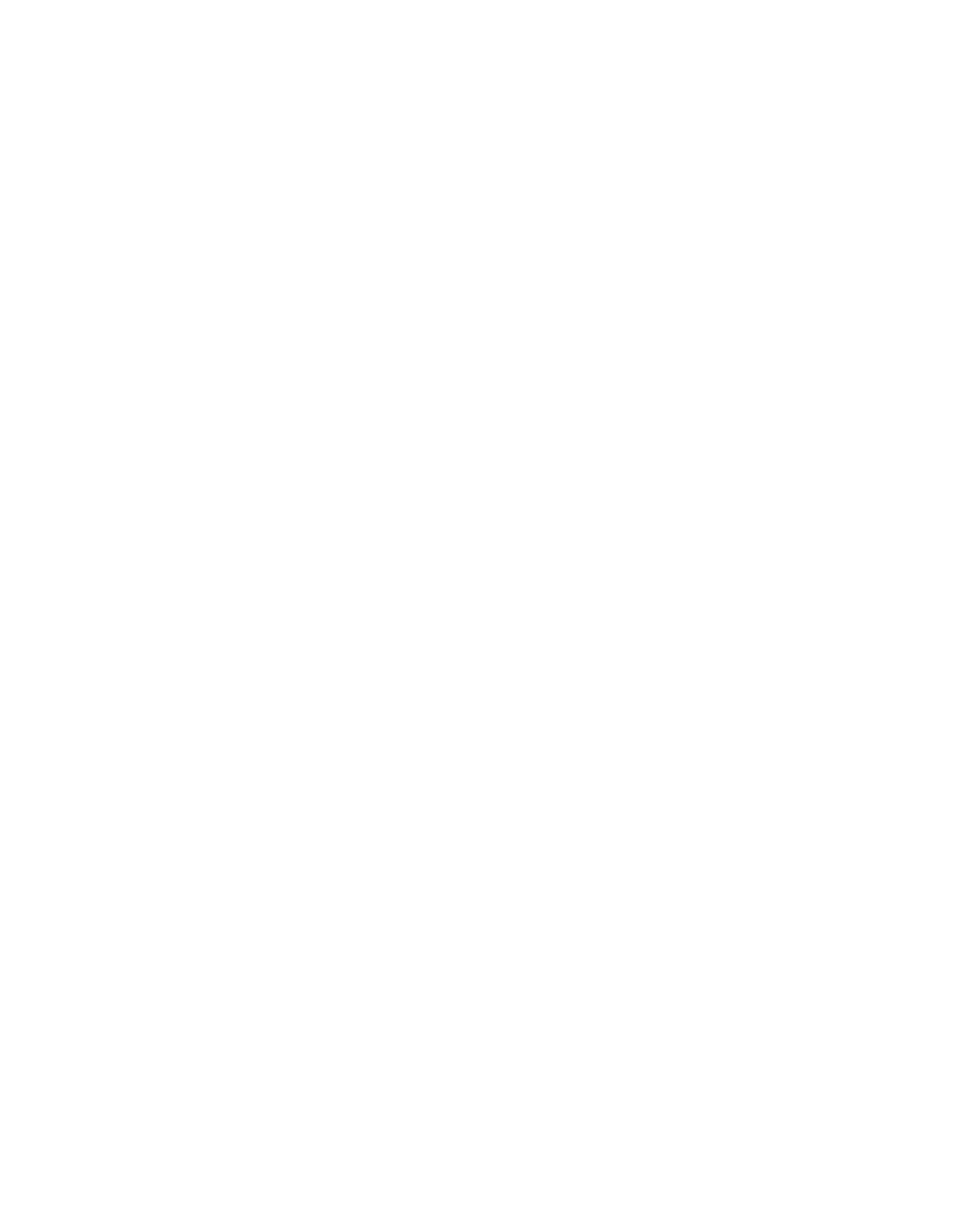# **District of Columbia**

DC Department of Employment Services

**Phone:** 202-724-7000 or 877-319-7346 **Website:** <https://does.dc.gov/service/start-your-unemployment-compensation-process>

# **Who qualifies for unemployment?**

Most unemployed or laid off workers will qualify for unemployment at this time. In addition, you may be covered if your employer temporarily closes due to COVID-19 or if you have been directed to self-isolate or quarantine by a healthcare professional or public health official.

# **When should I file for unemployment?**

You should file as soon as possible. During the COVID-19 crisis, DC has waived the one-week waiting period and the requirement that you continue searching for work while unemployed.

# **What if I don't live and work in the same place?**

You should file for unemployment benefits in the place where you work.

# **What percentage of my pay will be replaced by unemployment benefits?**

Your weekly benefits are calculated by looking at the three-month period during the past year when you earned the highest wages and dividing it by 26, up to a maximum weekly benefit amount of \$444. During the COVID-19 emergency, if you are eligible for benefits you will also receive an additional \$600 per week until July 31, 2020.

# **What if I didn't lose my job but am being scheduled to work fewer hours?**

You can still apply for unemployment. You will likely receive at least partial unemployment benefits if you are working part-time when you usually work full-time.

# **I have a different question about unemployment benefits.**

You can look at these pages for additional guidance: [https://does.dc.gov/sites/default/files/dc/sites/does/publication/attachments/DOES-covid-19-scen](https://does.dc.gov/sites/default/files/dc/sites/does/publication/attachments/DOES-covid-19-scenarios-and-benefits_v13_0.pdf) [arios-and-benefits\\_v13\\_0.pdf](https://does.dc.gov/sites/default/files/dc/sites/does/publication/attachments/DOES-covid-19-scenarios-and-benefits_v13_0.pdf) and [https://does.dc.gov/sites/default/files/dc/sites/does/publication/attachments/Coronavirus%20FAQ](https://does.dc.gov/sites/default/files/dc/sites/does/publication/attachments/Coronavirus%20FAQ%20for%20Employees_v4.pdf) [%20for%20Employees\\_v4.pdf](https://does.dc.gov/sites/default/files/dc/sites/does/publication/attachments/Coronavirus%20FAQ%20for%20Employees_v4.pdf).

# **Who qualifies as an essential employee in DC?**

For a list of essential workers and businesses in DC, please see <https://coronavirus.dc.gov/release/mayor-bowser-orders-closure-non-essential-businesses>.

# **What kind of paid sick leave or paid family leave do I get under DC or federal law?**

The new federal law requires your employer to provide 14 days of paid leave if you have coronavirus or if you are quarantined to care for a family member who has coronavirus. You must receive at least two-thirds of your wages during that 14-day period. You may have additional leave rights under DC law. For information, see this website: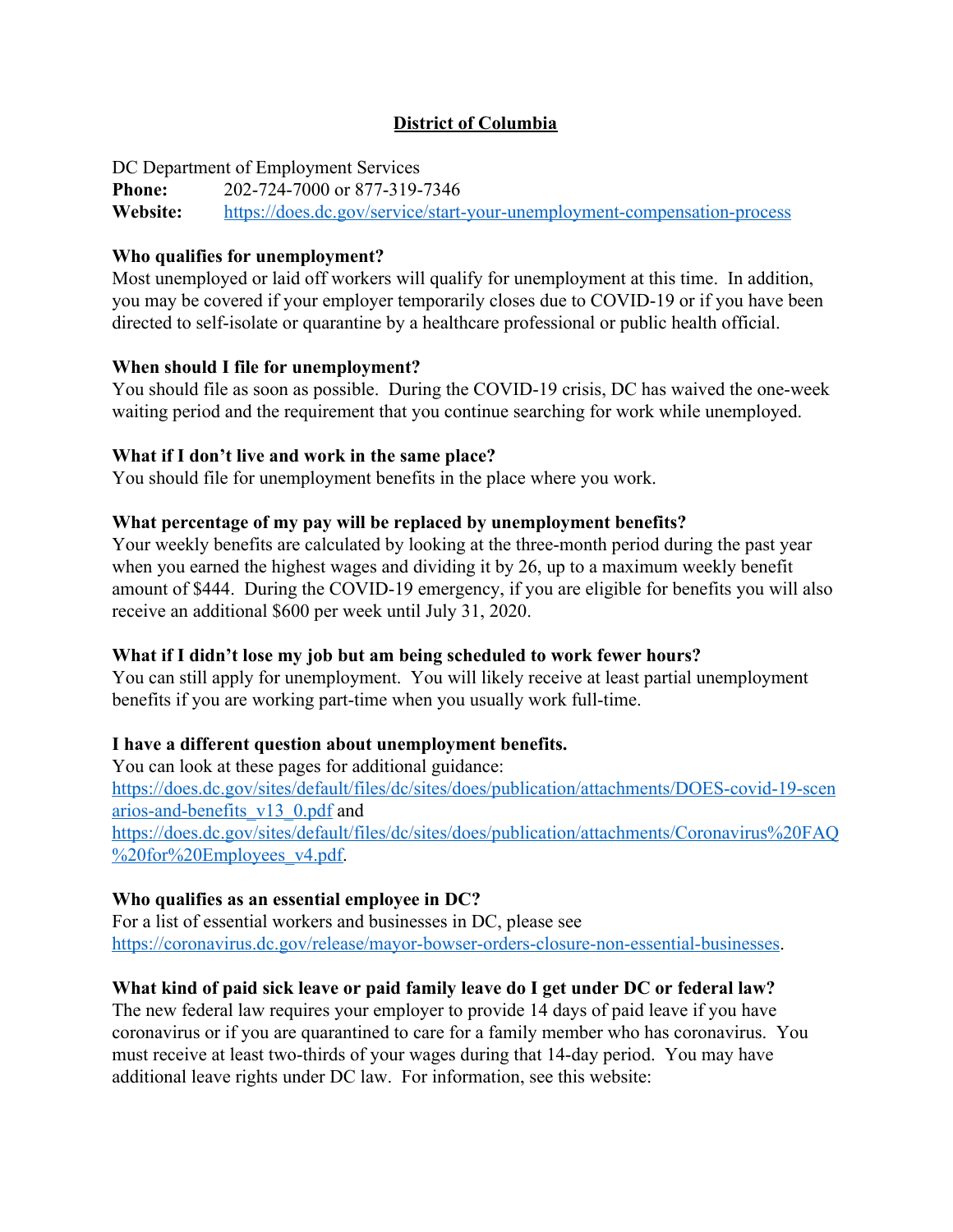[https://does.dc.gov/sites/default/files/dc/sites/does/page\\_content/attachments/ASSLA%20Present](https://does.dc.gov/sites/default/files/dc/sites/does/page_content/attachments/ASSLA%20Presentation%20for%20employers-%205-24%2016_ABornelus%20Edits%206%2029%202016.pdf) [ation%20for%20employers-%205-24%2016\\_ABornelus%20Edits%206%2029%202016.pdf.](https://does.dc.gov/sites/default/files/dc/sites/does/page_content/attachments/ASSLA%20Presentation%20for%20employers-%205-24%2016_ABornelus%20Edits%206%2029%202016.pdf)

# **Delaware**

Delaware Division of Unemployment Insurance **Phone and Email:** 800-794-3032; [uiclaims@delaware.gov](mailto:uiclaims@delaware.gov) **Website:** <https://ui.delawareworks.com/>

# **Who qualifies for unemployment?**

Most unemployed or laid off workers will qualify for unemployment at this time. In addition, you may be covered if your employer temporarily closes due to COVID-19 or if you have been directed to self-isolate or quarantine by a healthcare professional or public health official.

## **When should I file for unemployment?**

You should file as soon as possible. Delaware is waiving the one-week waiting period and normal work search requirements during the COVID-19 emergency.

# **What if I don't live and work in the same state?**

You should file in the state where you work.

## **What percentage of my pay will be replaced by unemployment benefits?**

Your weekly benefits will be about 1/46th of the wages you received during the six months when you received the highest wages in the last year, up to the maximum weekly benefit amount of \$400. During the COVID-19 emergency, if you are eligible for benefits you will also receive an additional \$600 per week until July 31, 2020.

# **What if I didn't lose my job but am being scheduled to work fewer hours?**

You can still apply for unemployment. You will likely receive at least partial unemployment benefits if you are working part-time when you usually work full-time.

# **I have a different question about unemployment benefits.**

You can look at these pages answering some frequently asked questions for additional guidance: <https://ui.delawareworks.com/claimant-faqs.php>and [https://laborfiles.delaware.gov/c19/UI-FAQ.pdf.](https://laborfiles.delaware.gov/c19/UI-FAQ.pdf)

# **Who qualifies as an essential employee in Delaware?**

For a list of essential workers and businesses in Delaware, please see [https://www.dhss.delaware.gov/dhss/dph/php/files/defessnonessshocrole.pdf.](https://www.dhss.delaware.gov/dhss/dph/php/files/defessnonessshocrole.pdf)

# **What kind of paid sick leave or paid family leave do I get under state or federal law?**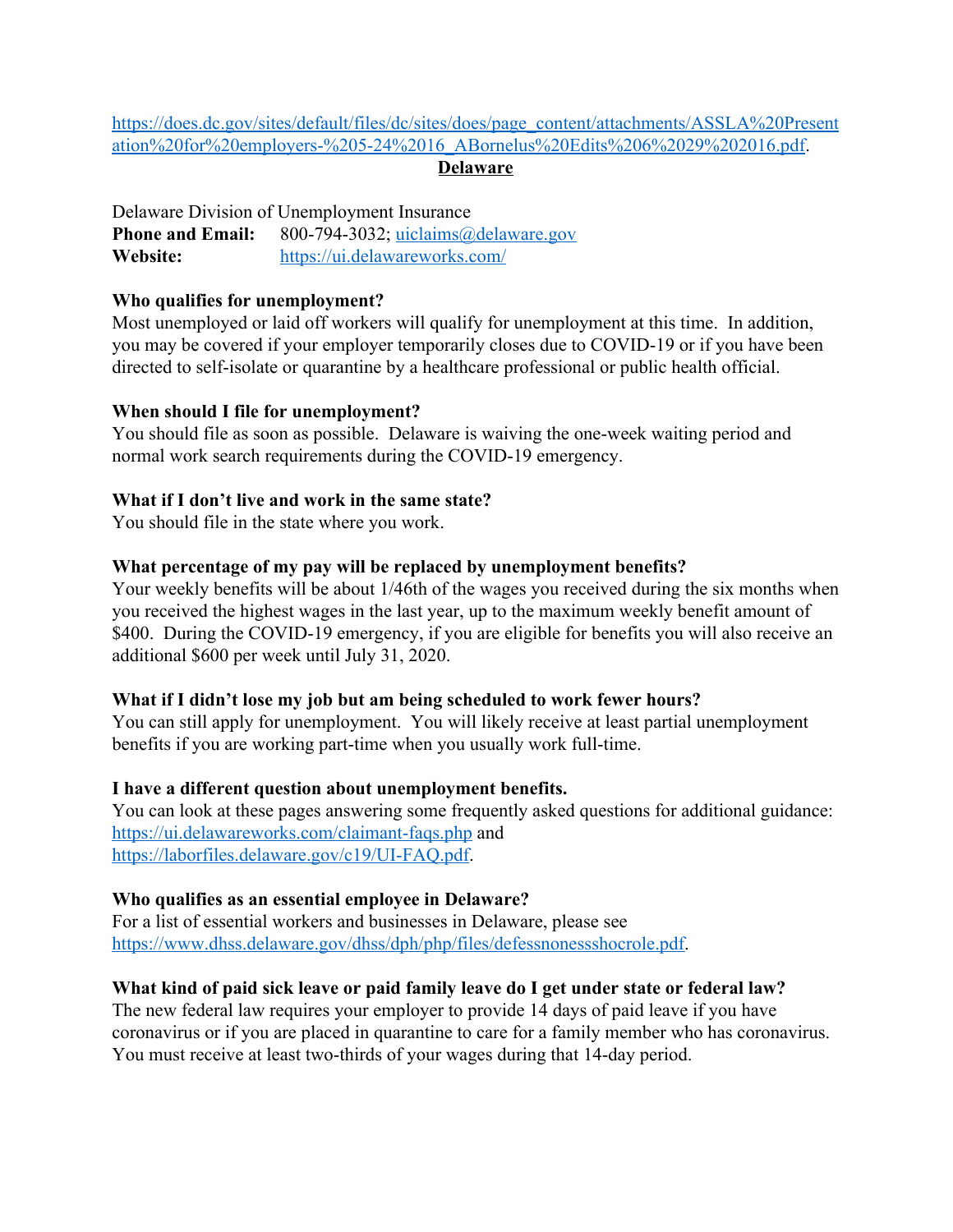#### **Ohio**

Ohio Department of Job and Family Services, Office of Unemployment Insurance Operations **Phone:** 877-644-6562 **Website:** [unemployment.ohio.gov](https://unemployment.ohio.gov/PublicSelfServiceChoice.html)

#### **Who qualifies for unemployment?**

Most unemployed or laid off workers will qualify for unemployment at this time. In addition, you may be covered if your employer temporarily closes due to COVID-19 or if you have been directed to self-isolate or quarantine by a healthcare professional or public health official.

#### **When should I file for unemployment?**

You should file as soon as possible. Ohio is waiving the one-week waiting period and normal work search requirements during the COVID-19 emergency. For instructions about how to fill out your forms to deal with questions about those requirements, see this site: [http://jfs.ohio.gov/ouio/InstructionsForFilingWeeklyClaimsRelatedToCOVID-19.stm.](http://jfs.ohio.gov/ouio/InstructionsForFilingWeeklyClaimsRelatedToCOVID-19.stm)

#### **What if I don't live and work in the same state?**

You should file in the state where you work.

#### **What percentage of my pay will be replaced by unemployment benefits?**

Your weekly benefits will be about half your average weekly wage. During the COVID-19 emergency, if you are eligible for benefits you will also receive an additional \$600 per week until July 31, 2020. For more information, please see pages 18 and 19 of this document: [http://www.odjfs.state.oh.us/forms/num/JFS55213/pdf/.](http://www.odjfs.state.oh.us/forms/num/JFS55213/pdf/)

#### **What if I didn't lose my job but am being scheduled to work fewer hours?**

You can still apply for unemployment. You will likely receive at least partial unemployment benefits if you are working part-time when you usually work full-time.

#### **I have a different question about unemployment benefits.**

You can look at this page answering some frequently asked questions for additional guidance: [http://jfs.ohio.gov/ouio/CoronavirusAndUI.stm.](http://jfs.ohio.gov/ouio/CoronavirusAndUI.stm)

#### **Who qualifies as an essential employee in Ohio?**

For a list of essential workers and businesses in Ohio, please see pages 4 through 7 of this document:

[https://www.scribd.com/document/452942518/Director-s-Order-Stay-at-Home#from\\_embed.](https://www.scribd.com/document/452942518/Director-s-Order-Stay-at-Home#from_embed)

#### **What kind of paid sick leave or paid family leave do I get under federal law?**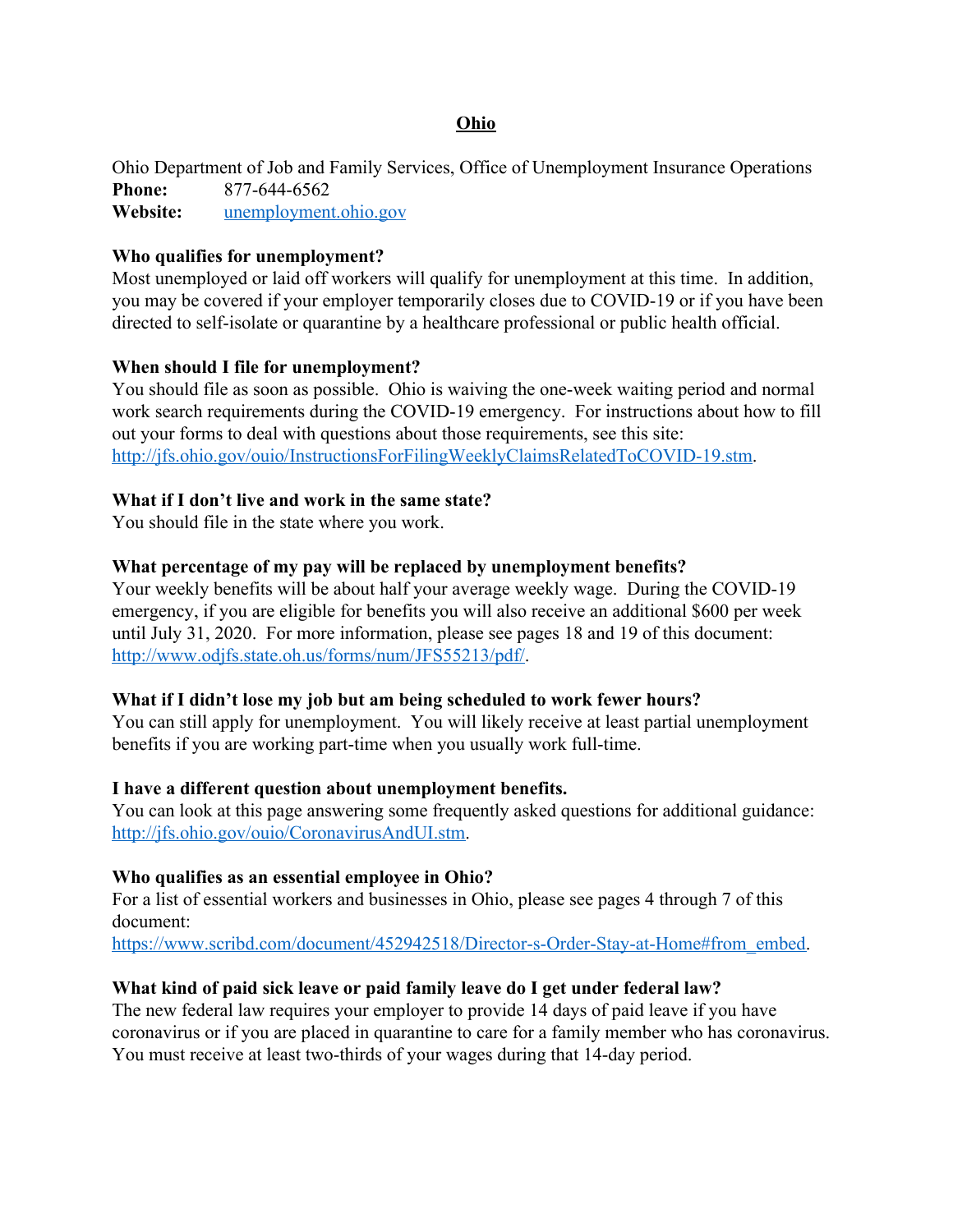# **Michigan**

Michigan Unemployment Insurance Agency **Phone:** 877-644-6562 **Website:** [https://www.michigan.gov/leo/0,5863,7-336-78421\\_97241---,00.html](https://www.michigan.gov/leo/0,5863,7-336-78421_97241---,00.html)

## **Who qualifies for unemployment?**

Most unemployed or laid off workers will qualify for unemployment at this time. In addition, you may be covered if your employer temporarily closes due to COVID-19, if you have been directed to self-isolate or quarantine by a healthcare professional or public health official, or if you are caring for someone else who has COVID-19.

## **When should I file for unemployment?**

You should file as soon as possible. Michigan is waiving the normal work search requirements during the COVID-19 emergency. You must apply on a particular day of the week depending on the first letter of your last name. See the website listed above for details.

## **What if I don't live and work in the same state?**

You should file in the state where you work.

## **What percentage of my pay will be replaced by unemployment benefits?**

Your weekly benefits will be based on the wages you have earned during the last 18 months. The maximum weekly amount is \$362. During the COVID-19 emergency, if you are eligible for benefits you will also receive an additional \$600 per week until July 31, 2020. For more information, please see pages 9 and 10 of this document: [https://www.michigan.gov/documents/uia\\_UC1901\\_76146\\_7.pdf.](https://www.michigan.gov/documents/uia_UC1901_76146_7.pdf)

#### **What if I didn't lose my job but am being scheduled to work fewer hours?**

You can still apply for unemployment. You will likely receive at least partial unemployment benefits if you are working part-time when you usually work full-time.

#### **I have a different question about unemployment benefits.**

You can look at this page answering some frequently asked questions for additional guidance: [https://www.michigan.gov/leo/0,5863,7-336-78421\\_97241\\_98585\\_98650-522548--,00.html](https://www.michigan.gov/leo/0,5863,7-336-78421_97241_98585_98650-522548--,00.html).

# **Who qualifies as an essential employee in Michigan?**

For a list of essential workers and businesses in Michigan, please see items 8 and 9 of the list on this page: [https://www.michigan.gov/whitmer/0,9309,7-387-90499\\_90705-522626--,00.html.](https://www.michigan.gov/whitmer/0,9309,7-387-90499_90705-522626--,00.html)

# **What kind of paid sick leave or paid family leave do I get under federal law?**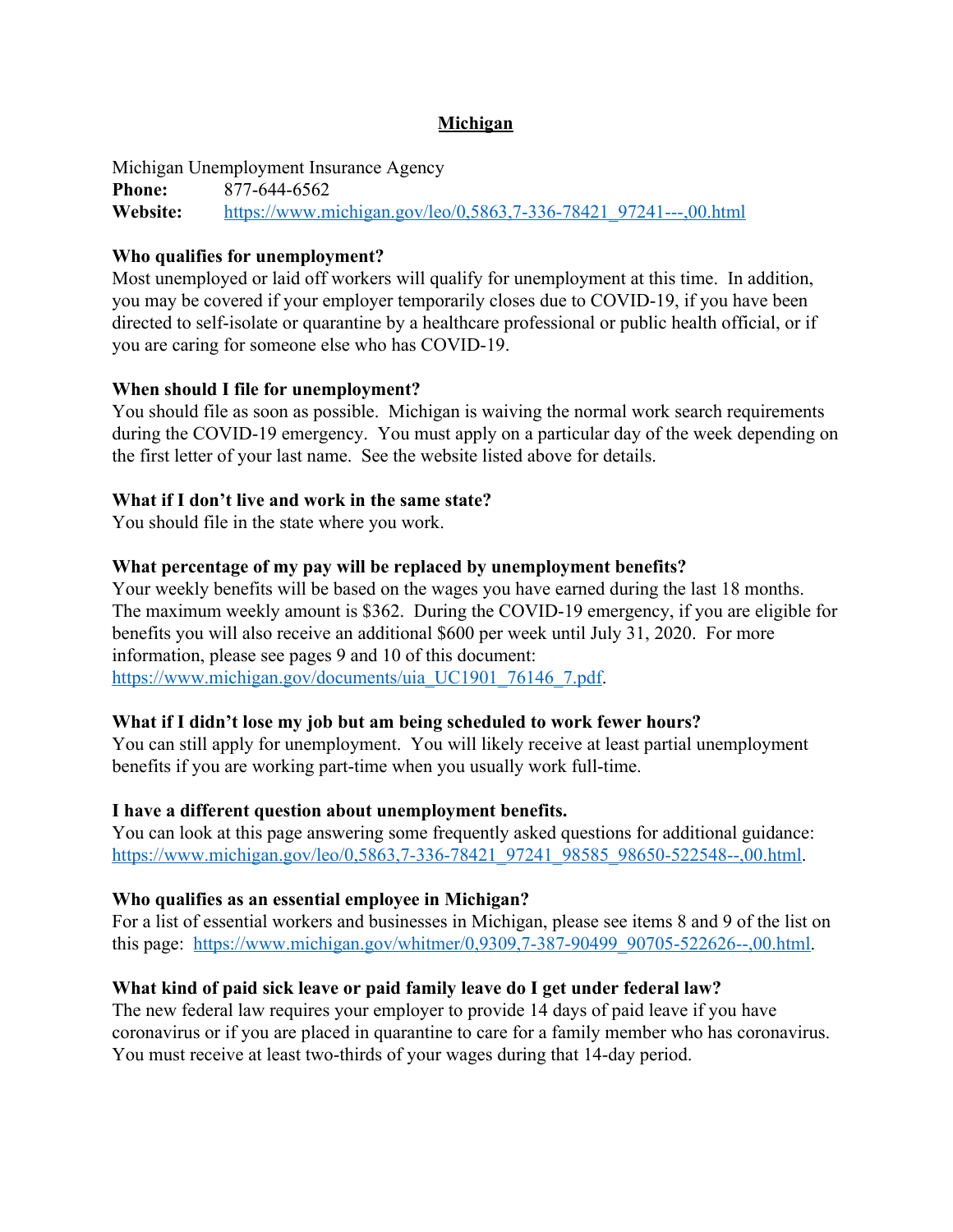#### **Wisconsin**

Wisconsin Department of Workforce Development **Phone:** 608-266-3131 **Website:** <https://dwd.wisconsin.gov/uiben/apply/>

#### **Who qualifies for unemployment?**

Most unemployed or laid off workers will qualify for unemployment at this time. In addition, you may be covered if your employer temporarily closes due to COVID-19 or if you have been directed to self-isolate or quarantine by a healthcare professional or public health official.

#### **When should I file for unemployment?**

You should file as soon as possible. Wisconsin has not waived the one-week waiting period, so you will not receive benefits for your first week after you were laid off, furloughed, or had your hours reduced. Wisconsin is waiving the normal work search requirements during the COVID-19 emergency.

#### **What if I don't live and work in the same state?**

You should file in the state where you work.

#### **What percentage of my pay will be replaced by unemployment benefits?**

Your weekly benefits will be 4% of the wages you earned during the three-month period in the last year when you earned the highest wages, up to a maximum weekly amount of \$370. During the COVID-19 emergency, if you are eligible for benefits you will also receive an additional \$600 per week until July 31, 2020. For a more personalized estimate, please see this website to use a benefit calculator tool: [https://dwd.wisconsin.gov/uiben/calculator\\_wbr.htm.](https://dwd.wisconsin.gov/uiben/calculator_wbr.htm)

#### **What if I didn't lose my job but am being scheduled to work fewer hours?**

You can still apply for unemployment. You will likely receive at least partial unemployment benefits if you are working part-time when you usually work full-time.

#### **I have a different question about unemployment benefits.**

You can look at this page answering some frequently asked questions for additional guidance: [https://dwd.wisconsin.gov/covid19/public/ui.htm.](https://dwd.wisconsin.gov/covid19/public/ui.htm)

#### **Who qualifies as an essential employee in Wisconsin?**

For a list of essential workers and businesses in Wisconsin, please see this page: <https://wedc.org/essentialbusiness/>.

#### **What kind of paid sick leave or paid family leave do I get under federal law?**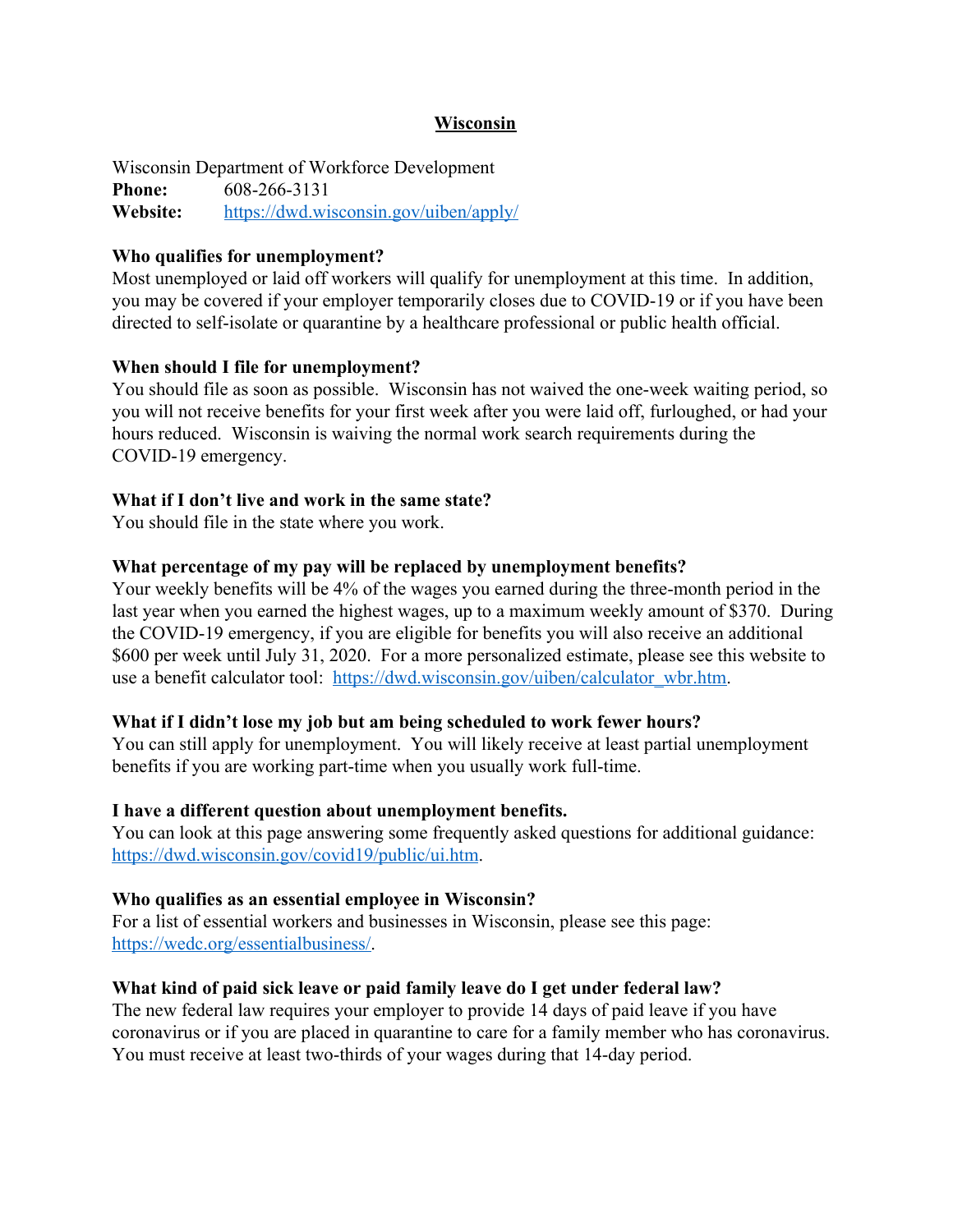# **Colorado**

Colorado Department of Labor and Employment

**Phone:** 303-318-9000 (Denver metro area) or 1-800-388-5515 **Website:** <https://www.colorado.gov/pacific/cdle/information-and-resources-coronavirus>

# **Who qualifies for unemployment?**

Most unemployed or laid off workers will qualify for unemployment at this time. In addition, you may be covered if your employer temporarily closes due to COVID-19 or if you have been directed to self-isolate or quarantine by a healthcare professional or public health official.

# **When should I file for unemployment?**

You should file as soon possible. You must file on a specific day of the week depending on what letter your last name starts with. Please see the website above for details. Colorado is waiving the one-week waiting period and work search requirements during the COVID-19 emergency.

# **What if I don't live and work in the same state?**

You should file in the state where you work.

# **What percentage of my pay will be replaced by unemployment benefits?**

Your weekly benefits will be about 55% of your average weekly wage over the past 12 months. The average weekly benefits are about \$400. During the COVID-19 emergency, if you are eligible for benefits you will also receive an additional \$600 per week until July 31, 2020. For a more personalized estimate, please see this website to use a benefit calculator tool: [http://www.coworkforce.com/uibEstimator/.](http://www.coworkforce.com/uibEstimator/)

# **What if I didn't lose my job but am being scheduled to work fewer hours?**

You can still apply for unemployment. You will likely receive at least partial unemployment benefits if you are working part-time when you usually work full-time.

# **I have a different question about unemployment benefits.**

You can look at this page answering some frequently asked questions for additional guidance: [https://www.colorado.gov/pacific/cdle/information-and-resources-coronavirus.](https://www.colorado.gov/pacific/cdle/information-and-resources-coronavirus)

# **Who qualifies as an essential employee in Colorado?**

For a list of essential workers and businesses in Colorado, please see pages 6 through 10 of this document:

[https://kdvr.com/wp-content/uploads/sites/11/2020/03/polis-stay-at-home-order-updated-032620](https://kdvr.com/wp-content/uploads/sites/11/2020/03/polis-stay-at-home-order-updated-03262020.pdf) [20.pdf.](https://kdvr.com/wp-content/uploads/sites/11/2020/03/polis-stay-at-home-order-updated-03262020.pdf)

# **What kind of paid sick leave or paid family leave do I get under federal or state law?**

The new federal law requires your employer to provide 14 days of paid leave if you have coronavirus or if you are placed in quarantine to care for a family member who has coronavirus. You must receive at least two-thirds of your wages during that 14-day period. Some workers in Colorado may have additional leave rights under state law. See this website for details: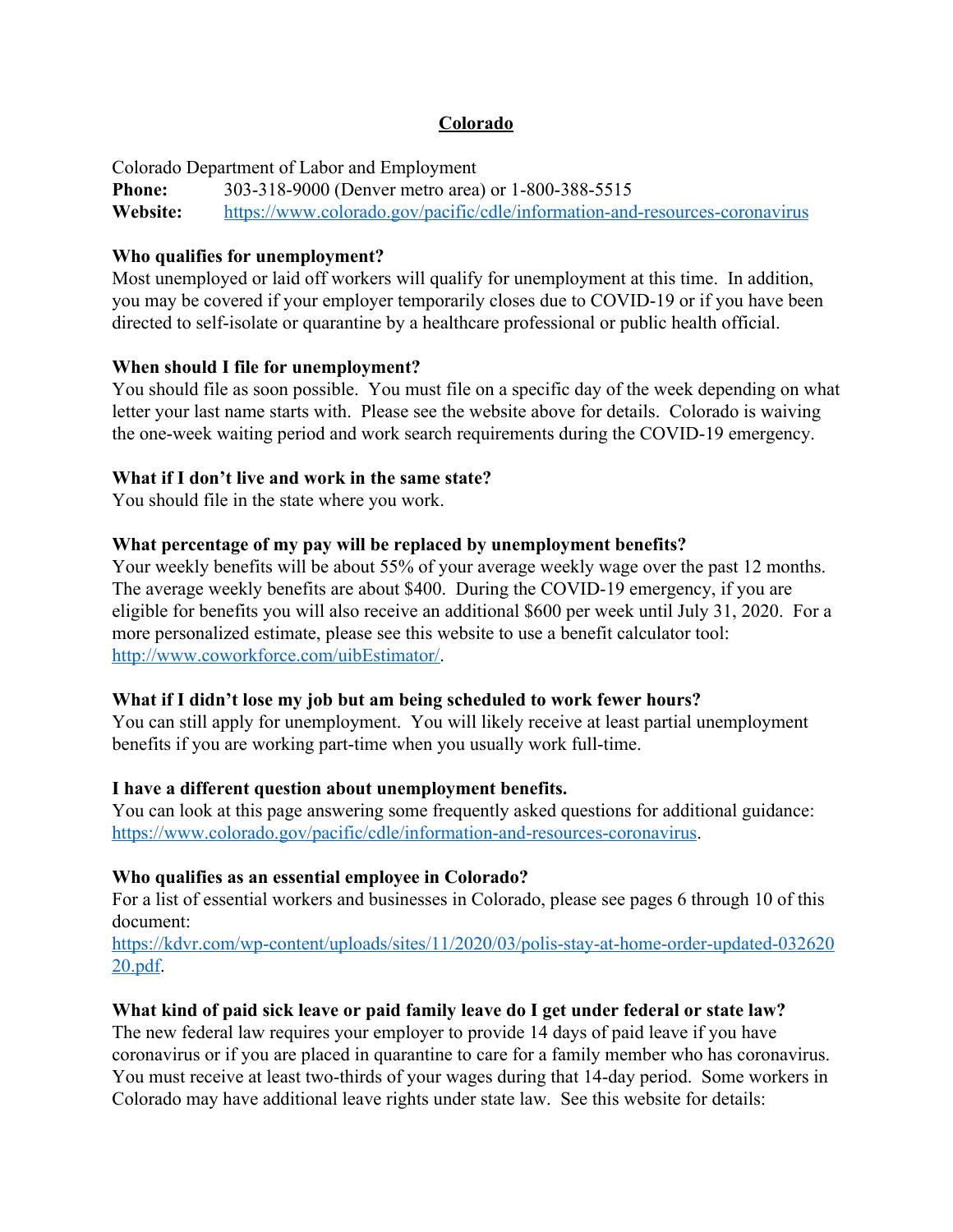[https://www.colorado.gov/pacific/cdle/colorado-health-emergency-leave-pay-%E2%80%9Ccolo](https://www.colorado.gov/pacific/cdle/colorado-health-emergency-leave-pay-%E2%80%9Ccolorado-help%E2%80%9D-rules) [rado-help%E2%80%9D-rules](https://www.colorado.gov/pacific/cdle/colorado-health-emergency-leave-pay-%E2%80%9Ccolorado-help%E2%80%9D-rules).

## **California**

California Employment Development Department **Phone:** 1-800-300-5616 **Website:** [https://www.edd.ca.gov/about\\_edd/coronavirus-2019.htm](https://www.edd.ca.gov/about_edd/coronavirus-2019.htm)

#### **Who qualifies for unemployment?**

Most workers who are sick, quarantined, unemployed, or laid off (or who have caregiving responsibilities) will qualify for either unemployment or disability benefits at this time. You can visit this site to start an application: [https://www.edd.ca.gov/pdf\\_pub\\_ctr/de2338h.pdf](https://www.edd.ca.gov/pdf_pub_ctr/de2338h.pdf).

## **When should I file for unemployment?**

You should file as soon possible. California is waiving the one-week waiting period during the COVID-19 emergency.

# **What if I don't live and work in the same state?**

You should file in the state where you work.

## **What percentage of my pay will be replaced by unemployment benefits?**

Your weekly benefits are calculated by looking at the three-month period during the past year when you earned the highest wages and dividing it by 26, up to a maximum weekly benefit amount of \$450. During the COVID-19 emergency, if you are eligible for benefits you will also receive an additional \$600 per week until July 31, 2020. For a more personalized estimate, please see this website to use a benefit calculator tool:

[https://www.edd.ca.gov/Unemployment/UI-Calculator.htm.](https://www.edd.ca.gov/Unemployment/UI-Calculator.htm)

# **What if I didn't lose my job but am being scheduled to work fewer hours?**

You can still apply for unemployment. You will likely receive at least partial unemployment benefits if you are working part-time when you usually work full-time.

#### **I have a different question about unemployment benefits.**

You can look at this page answering some frequently asked questions for additional guidance: [https://www.edd.ca.gov/about\\_edd/coronavirus-2019/faqs.htm.](https://www.edd.ca.gov/about_edd/coronavirus-2019/faqs.htm)

# **Who qualifies as an essential employee in California?**

For a list of essential workers and businesses in California, please see this document: [https://covid19.ca.gov/img/EssentialCriticalInfrastructureWorkers.pdf.](https://covid19.ca.gov/img/EssentialCriticalInfrastructureWorkers.pdf)

# **What kind of paid sick leave or paid family leave do I get under federal or state law?**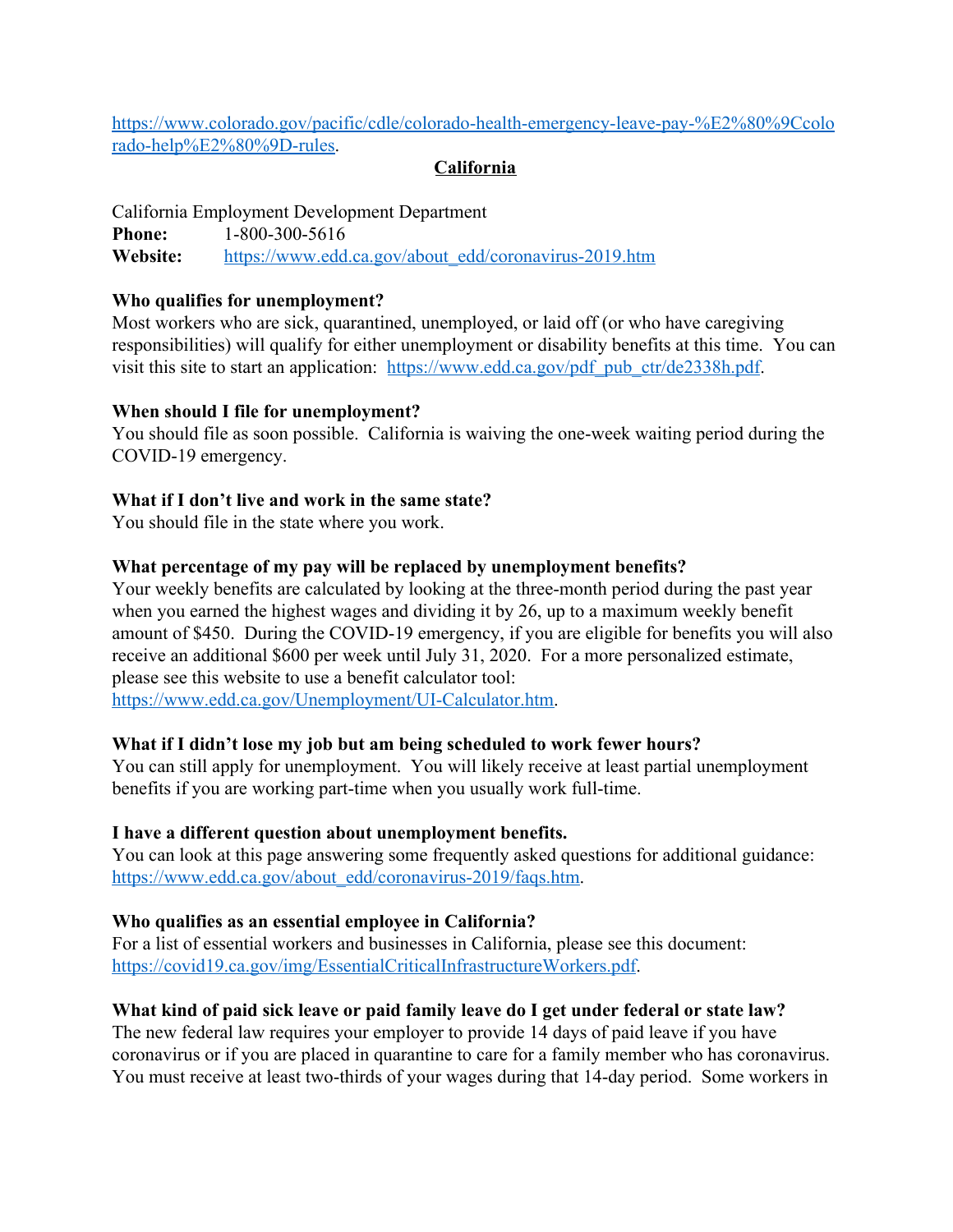California may have additional family leave rights under state law. See this website for details: [https://www.edd.ca.gov/about\\_edd/coronavirus-2019/faqs.htm.](https://www.edd.ca.gov/about_edd/coronavirus-2019/faqs.htm)

# **New Mexico**

New Mexico Department of Workforce Solutions **Phone:** 1-877-664-6984 **Website:** <https://www.dws.state.nm.us/en-us/Unemployment>

# **Who qualifies for unemployment?**

Most unemployed or laid off workers will qualify for unemployment at this time. In addition, you may be covered if your employer temporarily closes due to COVID-19 or if you or a family member have been directed to self-isolate or quarantine. For more eligibility information, see this fact sheet:

[https://www.dws.state.nm.us/Portals/0/DM/UI/COVID-19%20UI%20Fact%20Sheet.pdf.](https://www.dws.state.nm.us/Portals/0/DM/UI/COVID-19%20UI%20Fact%20Sheet.pdf)

# **When should I file for unemployment?**

You should file as soon possible. New Mexico has a one-week waiting period for benefits, but it has waived the normal work search requirements during the COVID-19 emergency.

# **What if I don't live and work in the same state?**

You should file in the state where you work.

# **What percentage of my pay will be replaced by unemployment benefits?**

Your weekly benefits will be 53.5% of your average weekly wage during the three-month period when you earned the highest wages in the last year, up to the maximum benefit amount of \$461. During the COVID-19 emergency, if you are eligible for benefits you will also receive an additional \$600 per week until July 31, 2020.

# **What if I didn't lose my job but am being scheduled to work fewer hours?**

You can still apply for unemployment. You will likely receive at least partial unemployment benefits if you are working part-time when you usually work full-time.

# **I have a different question about unemployment benefits.**

You can look at this page answering some frequently asked questions for additional guidance: [https://www.dws.state.nm.us/COVID-19-Info.](https://www.dws.state.nm.us/COVID-19-Info)

# **Who qualifies as an essential employee in New Mexico?**

For a list of essential workers and businesses in New Mexico, please see this website: <https://cv.nmhealth.org/stay-at-home-essential-businesses/>.

# **What kind of paid sick leave or paid family leave do I get under federal or state law?**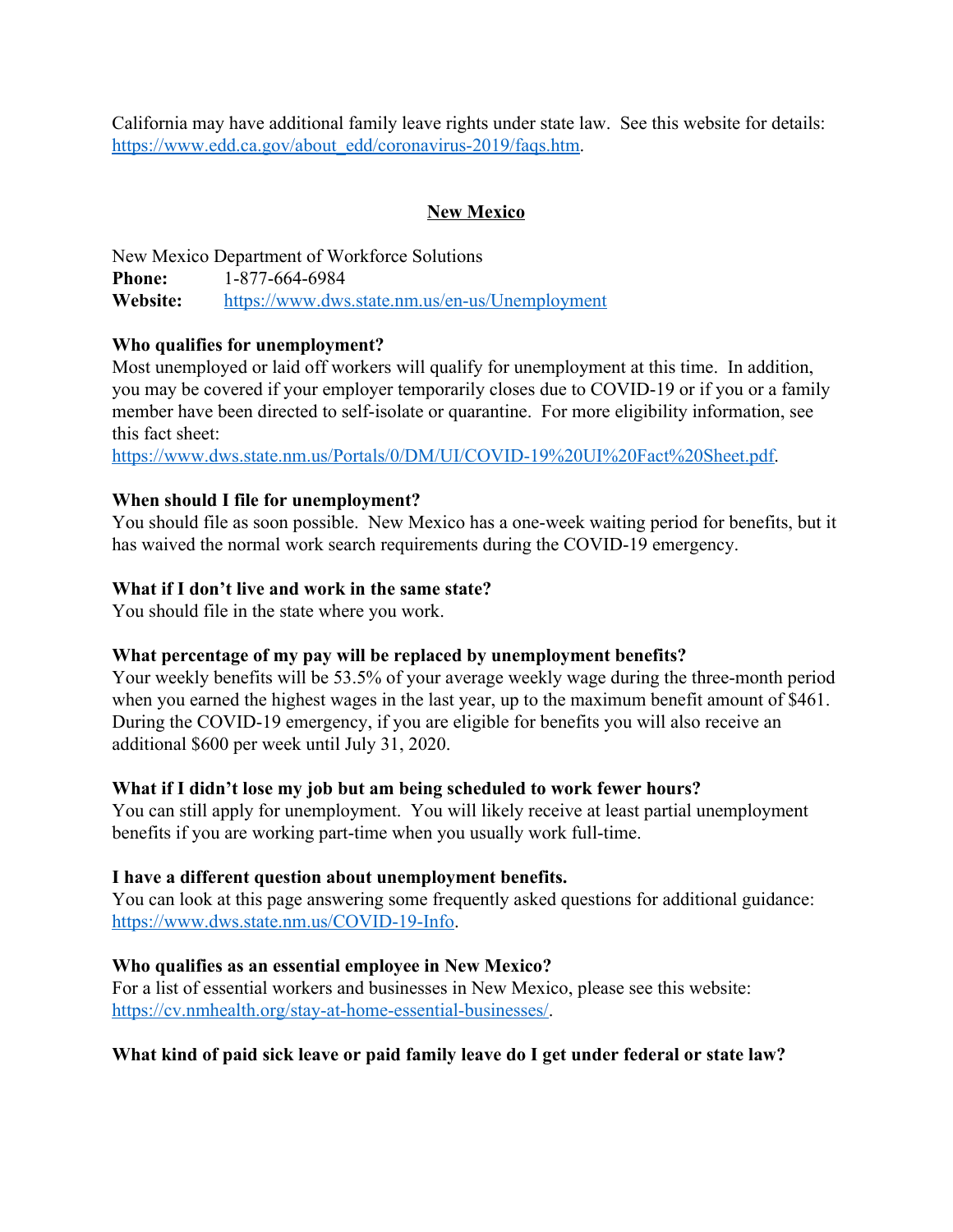The new federal law requires your employer to provide 14 days of paid leave if you have coronavirus or if you are placed in quarantine to care for a family member who has coronavirus. You must receive at least two-thirds of your wages during that 14-day period.

# **Georgia**

Georgia Department of Labor **Phone:** 404-232-3001 (in Metro Atlanta) or 1-877-709-8185 (in all other areas) **Website:** <https://dol.georgia.gov/gdol-covid-19-information>

# **Who qualifies for unemployment?**

Most unemployed or laid off workers will qualify for unemployment at this time. In addition, you may be covered if your employer temporarily closes due to COVID-19 or if you have been directed to self-isolate or quarantine by a healthcare professional or public health official.

## **When should I file for unemployment?**

You should file as soon possible. Georgia encourages you to file online. Georgia is waiving the work search requirements during the COVID-19 emergency.

## **What if I don't live and work in the same state?**

You should file in the state where you work.

# **What percentage of my pay will be replaced by unemployment benefits?**

Your weekly benefits are calculated by looking at your total wages during the six-month period in the past year when you earned the highest wages and dividing that number by 42, up to a maximum weekly benefit amount of \$330. During the COVID-19 emergency, if you are eligible for benefits you will also receive an additional \$600 per week until July 31, 2020.

# **What if I didn't lose my job but am being scheduled to work fewer hours?**

If you are working less than 30 hours a week, your employer can file a partial unemployment claim for you. You will likely receive at least partial unemployment benefits.

# **I have a different question about unemployment benefits.**

You can look at this page answering some frequently asked questions for additional guidance: [https://dol.georgia.gov/document/covid-19/covid-19-individual-faqs/download.](https://dol.georgia.gov/document/covid-19/covid-19-individual-faqs/download)

# **Who qualifies as an essential employee in Georgia?**

There is no statewide guidance regarding who is an essential worker or what is an essential business in Georgia at this time. Some other cities and local governments are creating their own lists of essential businesses.

# **What kind of paid sick leave or paid family leave do I get under federal or state law?**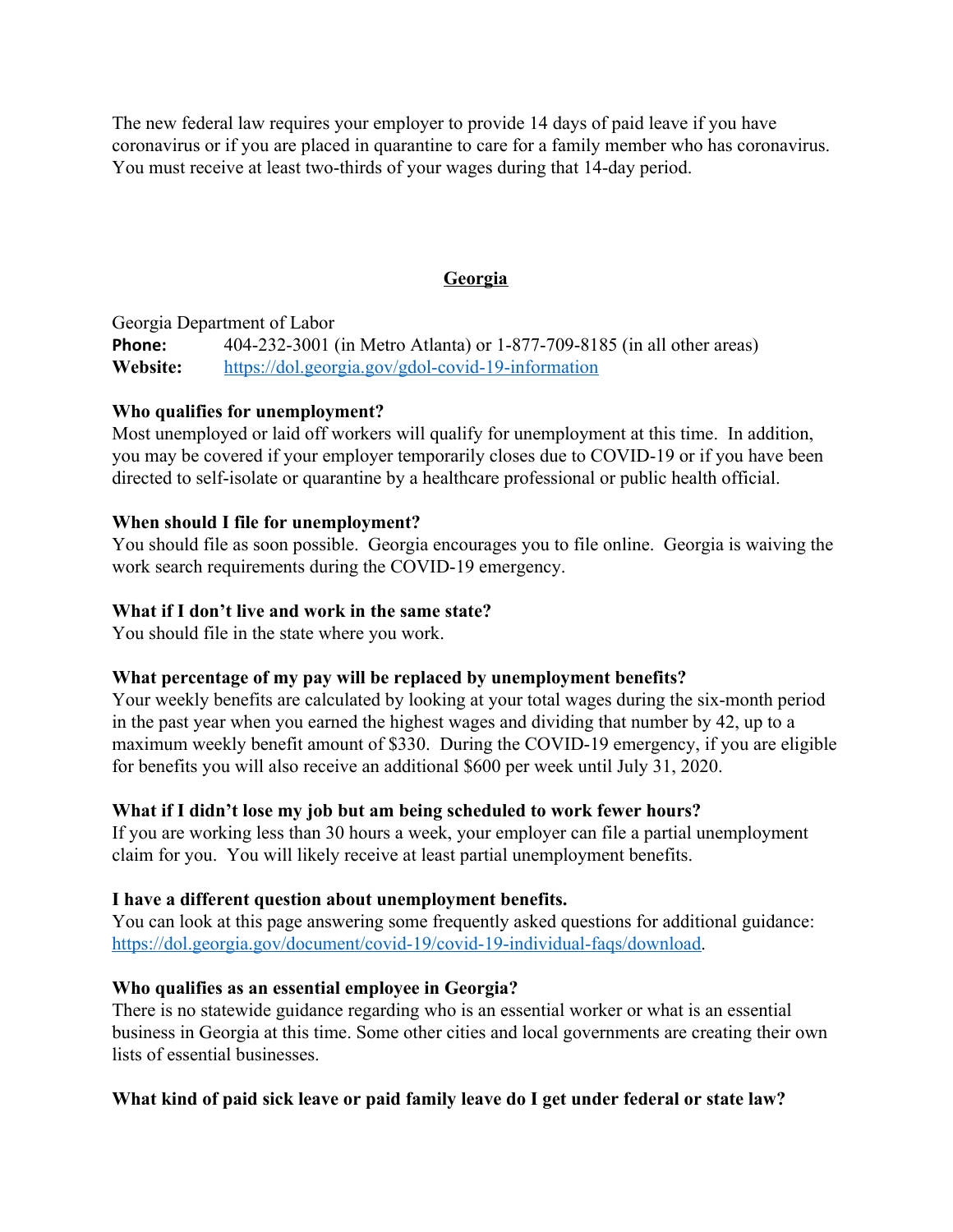The new federal law requires your employer to provide 14 days of paid leave if you have coronavirus or if you are placed in quarantine to care for a family member who has coronavirus. You must receive at least two-thirds of your wages during that 14-day period. Under Georgia law, if your employer chooses to provide paid sick leave, you are allowed to use up to 5 days of that sick leave to care for immediate family members.

## **Virginia**

Virginia Employment Commission **Phone:** 1-866-832-2363 **Website:** <http://www.vec.virginia.gov/unemployed>

## **Who qualifies for unemployment?**

Most unemployed or laid off workers will qualify for unemployment at this time. In addition, you may be covered if your employer temporarily closes due to COVID-19, if you are directed to self-isolate or quarantine by a healthcare professional or public health official, or if you are caring for an ill family member but not receiving paid family medical leave from your employer.

## **When should I file for unemployment?**

You should file as soon as you know you have actually been laid off or actually had your hours reduced. Virginia is waiving the one-week waiting period and work search requirements during the COVID-19 emergency. For details about how to apply, see this site: [https://www.vec.virginia.gov/sites/default/files/documents/Information-on-claims-related-to-layo](https://www.vec.virginia.gov/sites/default/files/documents/Information-on-claims-related-to-layoff-March-2020.pdf) [ff-March-2020.pdf](https://www.vec.virginia.gov/sites/default/files/documents/Information-on-claims-related-to-layoff-March-2020.pdf).

# **What if I don't live and work in the same state?**

You should file in the state where you work.

# **What percentage of my pay will be replaced by unemployment benefits?**

Your weekly benefits will be calculated based on a Monetary Determination you receive after filing, up to a maximum weekly benefit amount of \$378. During the COVID-19 emergency, if you are eligible for benefits you will also receive an additional \$600 per week until July 31, 2020.

# **What if I didn't lose my job but am being scheduled to work fewer hours?**

You can still apply for unemployment. You will likely receive at least partial unemployment benefits if you are working part-time when you usually work full-time.

# **I have a different question about unemployment benefits.**

You can look at these pages answering some frequently asked questions for additional guidance: <http://www.vec.virginia.gov/qa-coronavirus>and

[https://www.governor.virginia.gov/media/governorvirginiagov/governor-of-virginia/pdf/Frequen](https://www.governor.virginia.gov/media/governorvirginiagov/governor-of-virginia/pdf/Frequently-Asked-Questions-from-Workers-Regarding-COVID-19.pdf) [tly-Asked-Questions-from-Workers-Regarding-COVID-19.pdf.](https://www.governor.virginia.gov/media/governorvirginiagov/governor-of-virginia/pdf/Frequently-Asked-Questions-from-Workers-Regarding-COVID-19.pdf)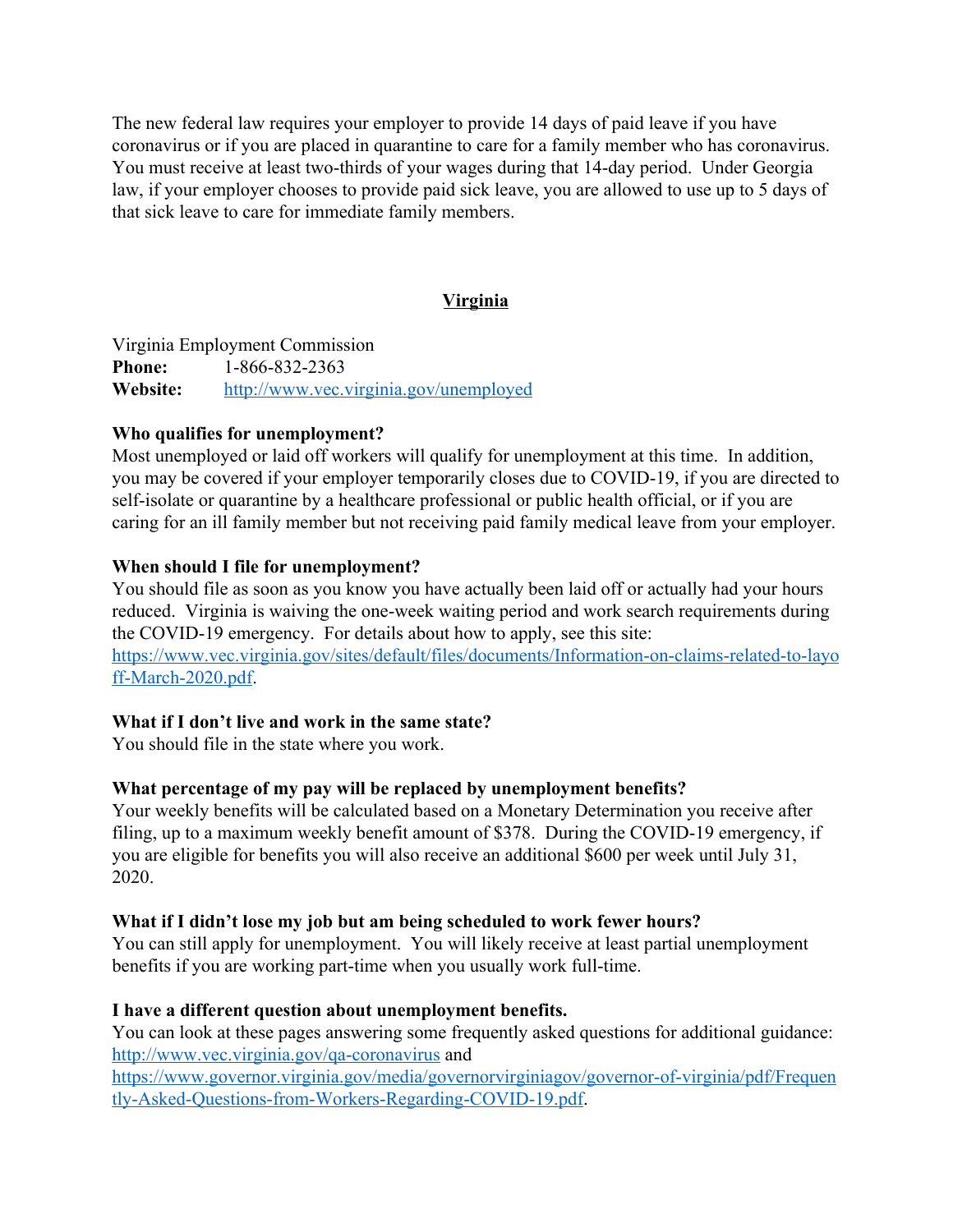# **Who qualifies as an essential employee in Virginia?**

For a list of essential workers and businesses in Virginia, please see this document: [https://www.virginia.gov/coronavirus/business-operations/#855821.](https://www.virginia.gov/coronavirus/business-operations/#855821)

# **What kind of paid sick leave or paid family leave do I get under federal or state law?**

The new federal law requires your employer to provide 14 days of paid leave if you have coronavirus or if you are placed in quarantine to care for a family member who has coronavirus. You must receive at least two-thirds of your wages during that 14-day period.

## **Washington**

Washington Employment Security Department **Phone:** 303-318-9000 (Denver metro area) or 1-800-388-5515 **Website:** <https://esd.wa.gov/newsroom/covid-19>

# **Who qualifies for unemployment?**

Most unemployed or laid off workers will qualify for unemployment at this time. In addition, you may be covered if your employer temporarily closes due to COVID-19. Gig workers may also be eligible in Washington.

## **When should I file for unemployment?**

You should file as soon possible. Washington is waiving the one-week waiting period and work search requirements during the COVID-19 emergency.

# **What if I don't live and work in the same state?**

You should file in the state where you work.

# **What percentage of my pay will be replaced by unemployment benefits?**

Your weekly benefits will be between \$188 and \$790 depending on your wages during the past year. For a personalized estimate, please use this calculator tool: [https://esd.wa.gov/unemployment/calculate-your-benefit.](https://esd.wa.gov/unemployment/calculate-your-benefit) During the COVID-19 emergency, if you are eligible for benefits you will also receive an additional \$600 per week until July 31, 2020.

# **What if I didn't lose my job but am being scheduled to work fewer hours?**

You can still apply for unemployment. You will likely receive at least partial unemployment benefits if you are working part-time when you usually work full-time.

# **I have a different question about unemployment benefits.**

You can look at these pages answering some frequently asked questions for additional guidance: [https://esdorchardstorage.blob.core.windows.net/esdwa/Default/ESDWAGOV/newsroom/COVI](https://esdorchardstorage.blob.core.windows.net/esdwa/Default/ESDWAGOV/newsroom/COVID-19/covid-19-scenarios-and-benefits.pdf) [D-19/covid-19-scenarios-and-benefits.pdf](https://esdorchardstorage.blob.core.windows.net/esdwa/Default/ESDWAGOV/newsroom/COVID-19/covid-19-scenarios-and-benefits.pdf) or [https://esd.wa.gov/newsroom/covid-19#PFML.](https://esd.wa.gov/newsroom/covid-19#PFML)

**Who qualifies as an essential employee in Washington?**